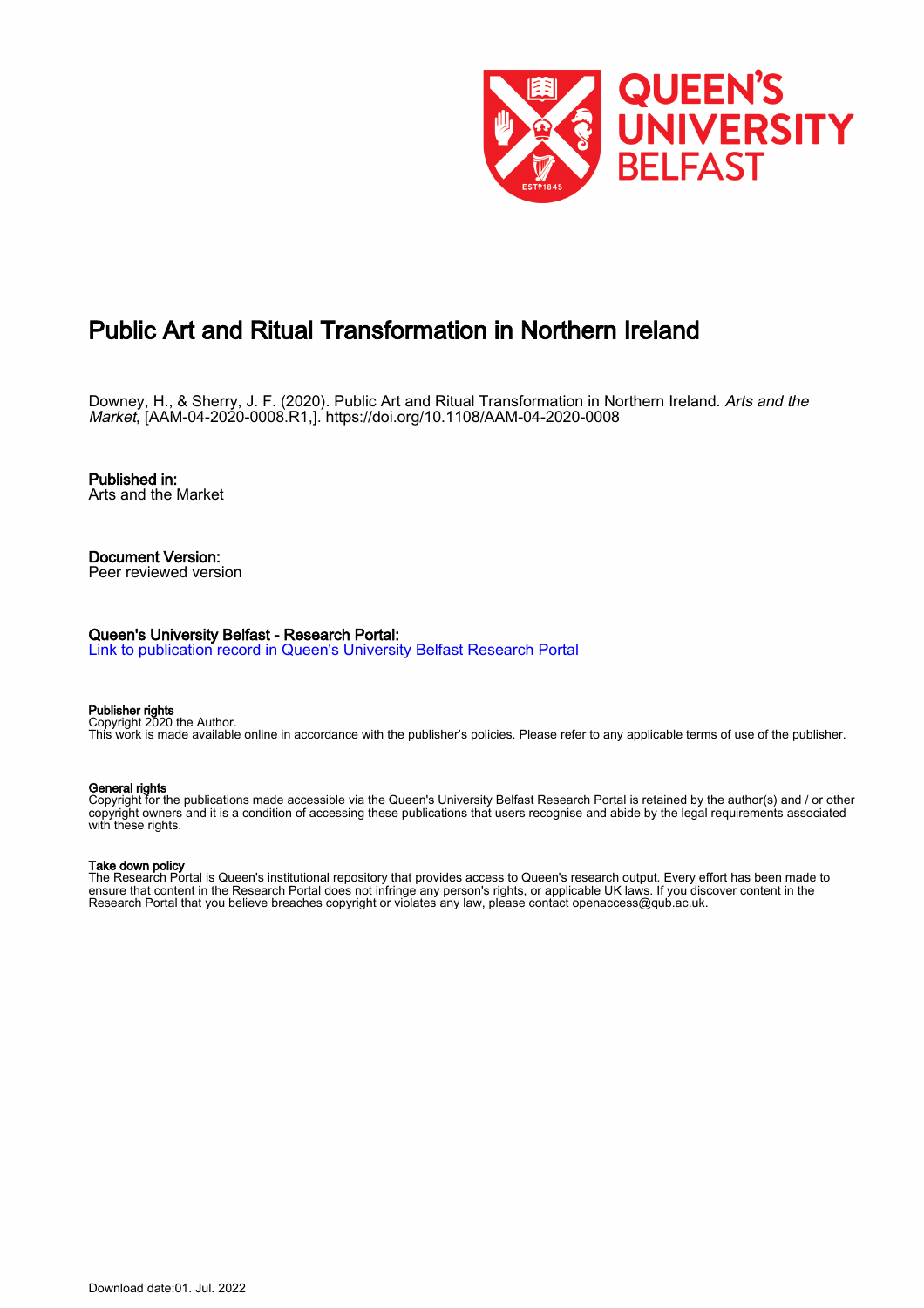Arts Marketing



# **Public Art and Ritual Transformation in Northern Ireland**

|                  | <b>Public Art and Ritual Transformation in Northern Ireland</b> |
|------------------|-----------------------------------------------------------------|
| lournal:         | Arts and the Market                                             |
| Manuscript ID    | AAM-04-2020-0008.R1                                             |
| Manuscript Type: | Research Paper                                                  |
| Keywords:        | Co-creation, Place-making, Trauma, Therapy, Sacrifice           |
|                  |                                                                 |
|                  | SCHOLARONE <sup>*</sup><br>Manuscripts                          |
|                  |                                                                 |

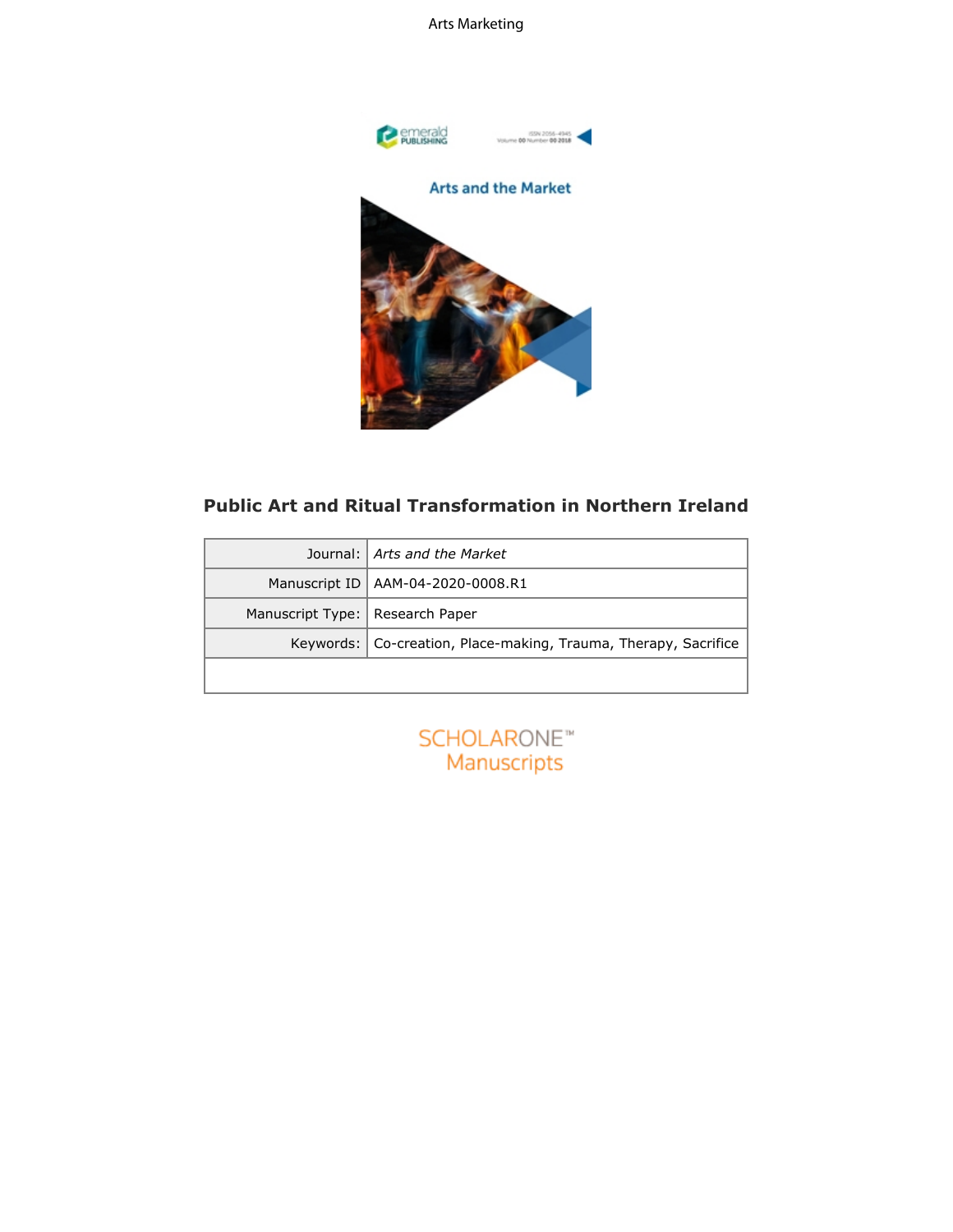# **Abstract**

# Purpose

The actual uses to which public art is put have been virtually ignored, leaving multifarious dynamics related to its aesthetic encounters unexplored. Both audience agency in place- and sense-making, and the agentic role of place as more than a mere platform or stage dressing for transformation are routinely neglected. Such transformative dynamics are analyzed and interpreted in this study of the Derry-Londonderry Temple, a transient mega-installation orchestrated by bricoleur artist David Best and cocreated by sectarian communities in 2015.

# Methodology

A range of ethnographic methods and supplemental netnography were employed in the investigation.

# Findings

ic methods and supplemental netnography were employed in<br>expressions of their lived experience of trauma on the Templ<br>or on personal artifacts dedicated for interment. These inscri-<br>templation for all participants to consi Participants inscribed expressions of their lived experience of trauma on the Temple's infrastructure, on wood scrap remnants, or on personal artifacts dedicated for interment. These inscriptions and artifacts became objects of contemplation for all participants to consider and appreciate during visitation, affording sectarian citizens opportunity for empathic response to the plight of opposite numbers. Thousands engaged with the installation over the course of a week, registering sorrow, humility and awe in their interactions, experiencing powerful catharsis, and creating temporary cross-community comity. The installation and the grief work animating it were introjected by co-creators as a virtual legacy of the engagement.

# **Originality**

The originality of the study lies in its theorizing of the successful delivery of social systems therapy in an aesthetic modality to communities traditionally hostile to one another. This sustained encounter is defined as traumaturgy. The sacrificial ritual of participatory public art becomes the medium through which temporary cross-community cohesion is achieved.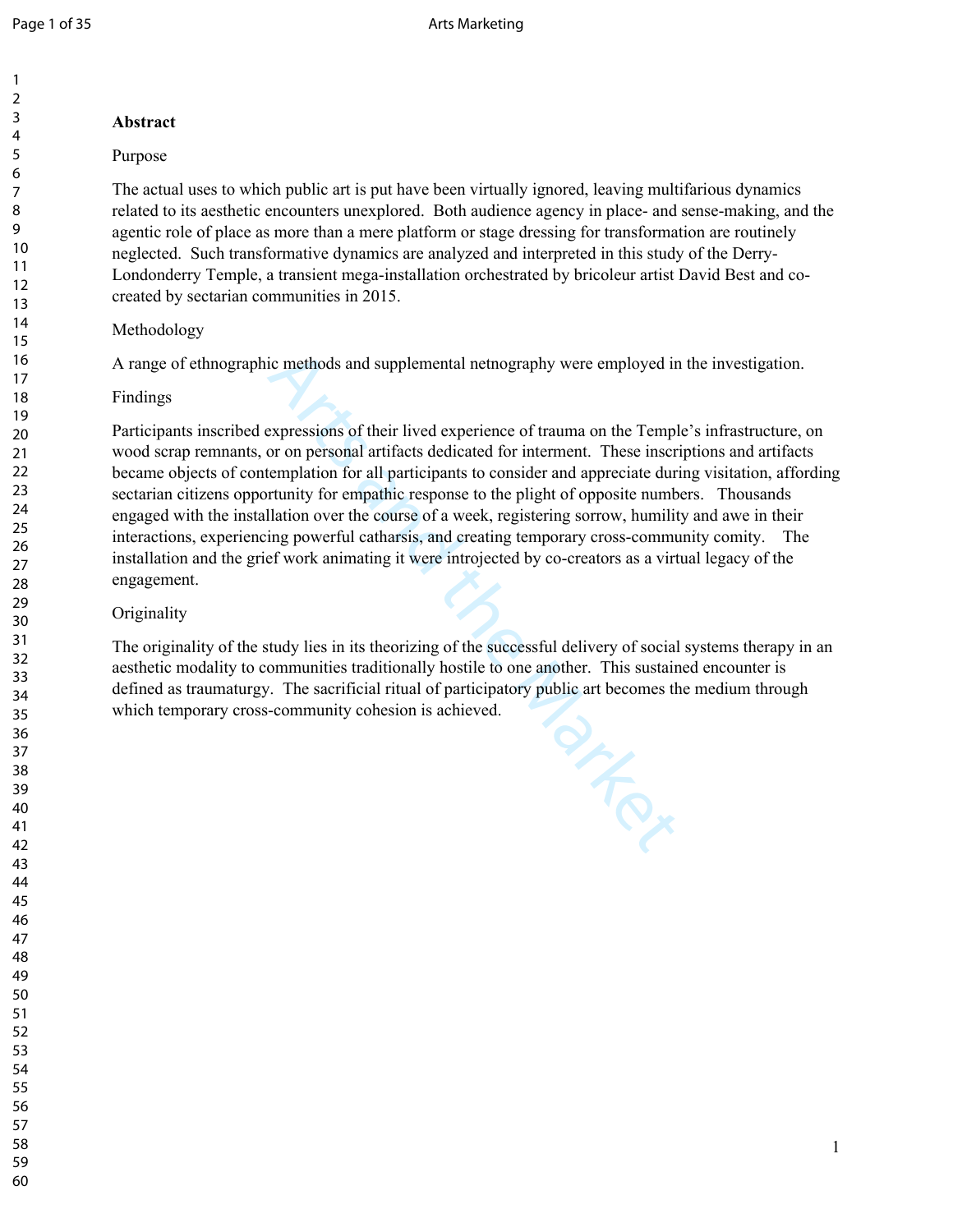# Arts Marketing **Page 2 of 35**

e its intended audience – has been virtually ignored, lea<br>aporal complexities" related to its "in-situ engagements"<br>2015, pp. 167-69). Both audience agency in the "maki<br>gentic role of place as more than a mere "staging pos Public art has long served as a foundation upon which transformations of space and place, as well as of individuals and communities, have been elaborated (Visconti et al., 2010). Beyond the discipline of consumer research from which our investigation hales, inquiry into public art has focused largely on the intentions that direct its production, whether political, aesthetic or cultural, and the roles it fulfills in the ideology within which it is embedded (Stevens and Lossau, 2015, p. 2). The actual uses to which public art is put – its literal reception by the publics who comprise its intended audience – has been virtually ignored, leaving the "sociospatial and socio-temporal complexities" related to its "in-situ engagements" woefully underexamined (Zebracki, 2015, pp. 167-69). Both audience agency in the "making of place and meaning," and the agentic role of place as more than a mere "staging post for" or "backdrop to" activity are chief among these neglected reception dynamics (Saunders and Moles, 2015, pp. 99- 100). We analyze and interpret a number of these complexities in our ethnographic investigation of the Derry-Londonderry Temple, a mega-installation directed by bricoleur artist David Best (of Burning Man fame) that was created in this Northern Irish city in early 2015.

In Derry-Londonderry (hereafter DL), Northern Ireland, a city beleaguered over many decades by sectarian strife, a secular miracle of sorts was performed in the spring of 2015, and captured in our field notes. Citizens of bitterly opposed ideological communities embraced sharing and working together in the true spirit of community, to erect an ethereal Temple out of dimensional lumber and plywood fretwork panels. Its height rivalled that of a seven-story building, and its open-air precinct, complete with monumental altar and pendulous chandelier, encouraged pilgrims to engage with the structure in a reverent manner. Some visitants returned time and again, deepening their meaning-making with each successive journey. Participants inscribed personal expressions of their lived experience of trauma, whether directly on the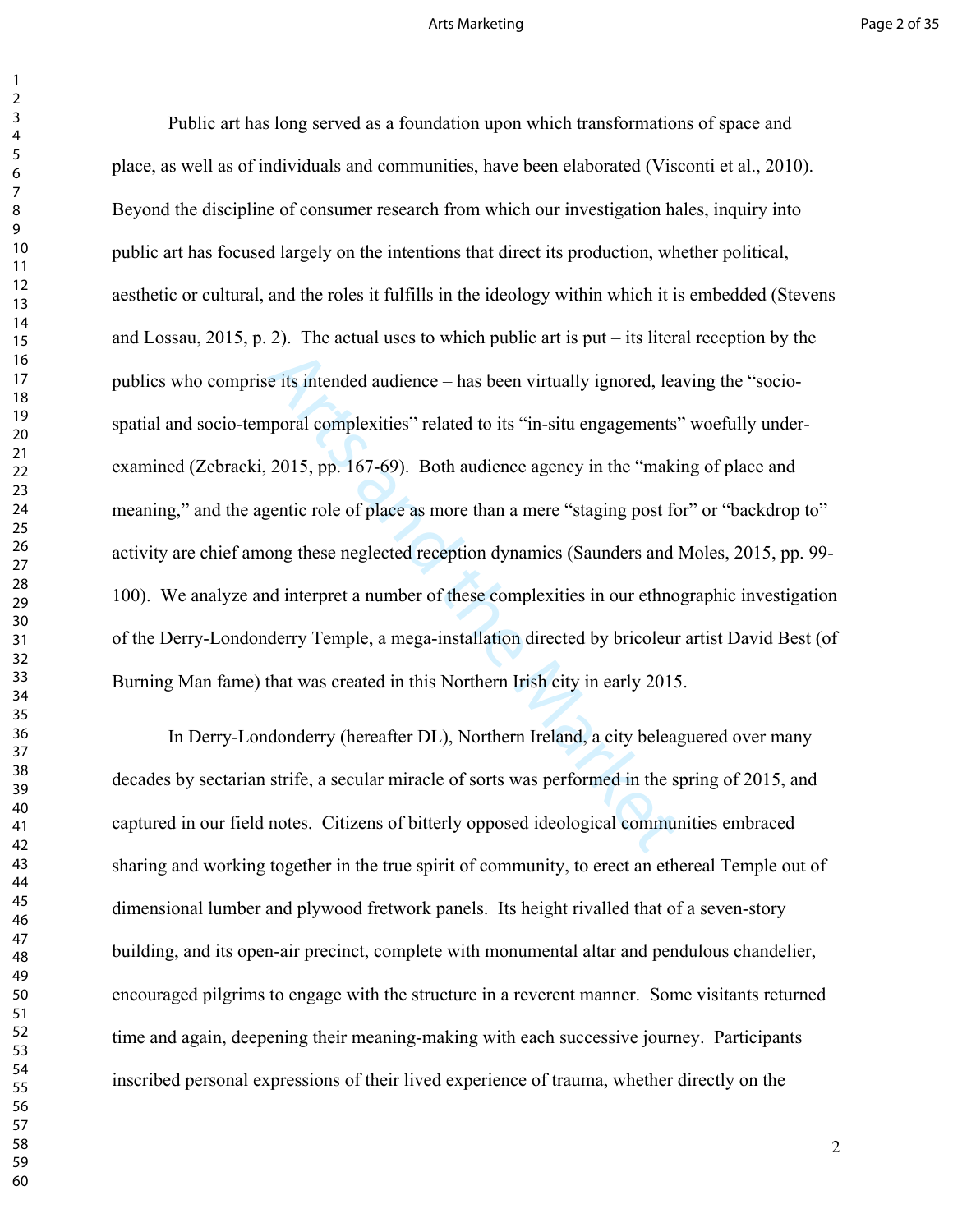# Page 3 of 35 Arts Marketing

Temple's infrastructure, on wood scrap reclaimed from building discards, or on personal artifacts dedicated for interment within the site. Once interred, these inscriptions and artifacts became objects of contemplation for all to consider and appreciate, giving sectarian participants an opportunity (for many their first) for empathic response to the plight of their opposite numbers. This sheer witnessing presence of throngs of participants swarming the structure transformed the dehumanizing condition of "permanent exception," endured yet previously not shared out by the DL citizenry as a legacy of the Troubles (Robinson, 2018, p. 11), into one of temporary reciprocal recognition.

acy of the Troubles (Robinson, 2018, p. 11), into one of<br>n.<br>n.<br>d participants occupied the installation over the course<br>kk), expressing emotions of sorrow, humility and awe in<br>neing a powerful catharsis, and creating a tem Sixty thousand participants occupied the installation over the course of the public opening (i.e. one week), expressing emotions of sorrow, humility and awe in the rounds of their interactions, experiencing a powerful catharsis, and creating a temporary cross-community comity. At the end of the week of public visitation, the Temple and its grief-laden artifacts were intentionally burned to the ground by its co-creators, and the cremains plowed under the earth. We call this sustained encounter traumaturgy, a healing ritual that sought to palliate some of the misery resulting from trauma, through the lived experience of sacrifice, in which a spiritual gift engendered a cleansing reciprocal gift of solace.

The installation site was allowed eventually to revert to its original prairie habitat, leaving no indication that this immense and moving installation had ever physically existed. The installation and the grief work animating it – that is, the traumatic space transformed to cathartic place – were introjected by their co-producers as a virtual legacy of the engagement. This moment of reconciliation, now spectacularly enshrined in memory, became a visceral incremental counterbalance to the traumatic memories of the Troubles.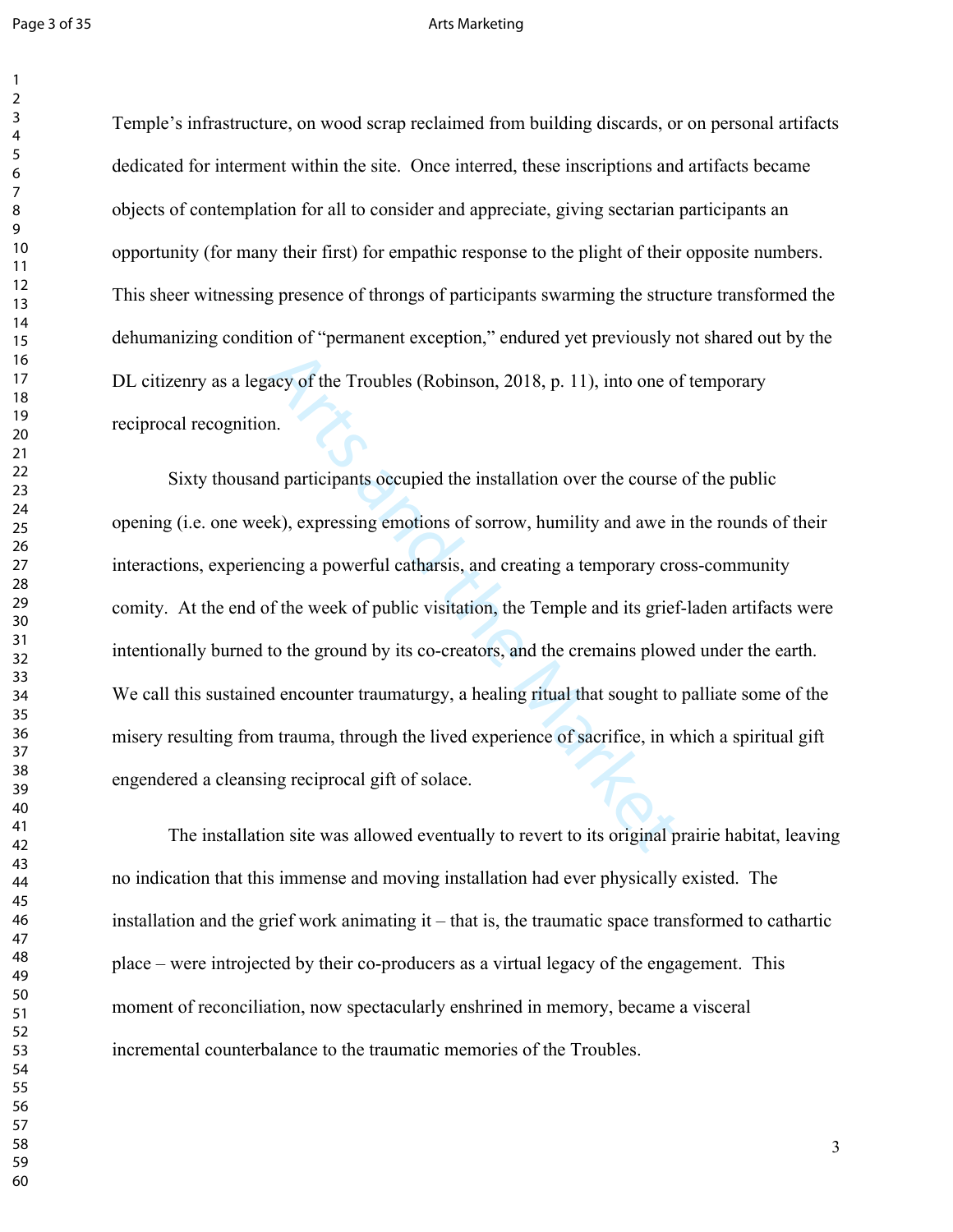# Arts Marketing **Page 4 of 35**

Just as it is with space, time is intimately interrelated with art. Art is understood to express permanence, reflect the contemporary moment, and capture the 'ceaseless nature" of time (Saunders and Moles, 2015, p. 107). And, as with space, the temporality of the lived experience of public art has garnered little attention from researchers. Our field site is especially attuned to temporal rhythms, as it is evanescent in character. Audiences had the opportunity to interact with the installation for a week (or, in the case of infrastructural builders, a month) before it was consumed in flames, reduced to ash, and erased from the site as if it had never materially existed. The ritual of traumaturgy created sacred time.

ned in flames, reduced to ash, and erased from the site a<br>
The ritual of traumaturgy created sacred time.<br>
Is know more about public art's making than its reception<br>
ations – including, especially, their emplacement and er If researchers know more about public art's making than its reception, how are we to theorize those installations – including, especially, their emplacement and embodiment - whose actual making is intimately bound up with reception? That is our research objective. MacDowall (2015, p. 45) alludes to the "complex feedback loops between practitioners and audiences" that have escaped scholarly scrutiny. Our field study examines a public installation in which the audience figures prominently in the creation of the work.

Increasingly, artists and architects are creating installations that encourage public participation. Kaitavuori (2018) estimates "participatory art" to have become the most popular form of contemporary art over the last fifteen years. Of special relevance to our present study, much of this art invites inscription (Franck (2015). Such inscription shapes subsequent actions of agents in the environment (Parunak, 2005; MacDowall, 2015), which helps to generate active audiences. This co-creative effort drives an engagement engine that animates an installation, giving it a vital energy and rhythm perceived in reception.

A well-received installation can transform dwellers' perceptions of an urban environment (Oakes and Warnaby, 2011). These changed perceptions depend upon the transformative

 $\mathbf{1}$  $\overline{2}$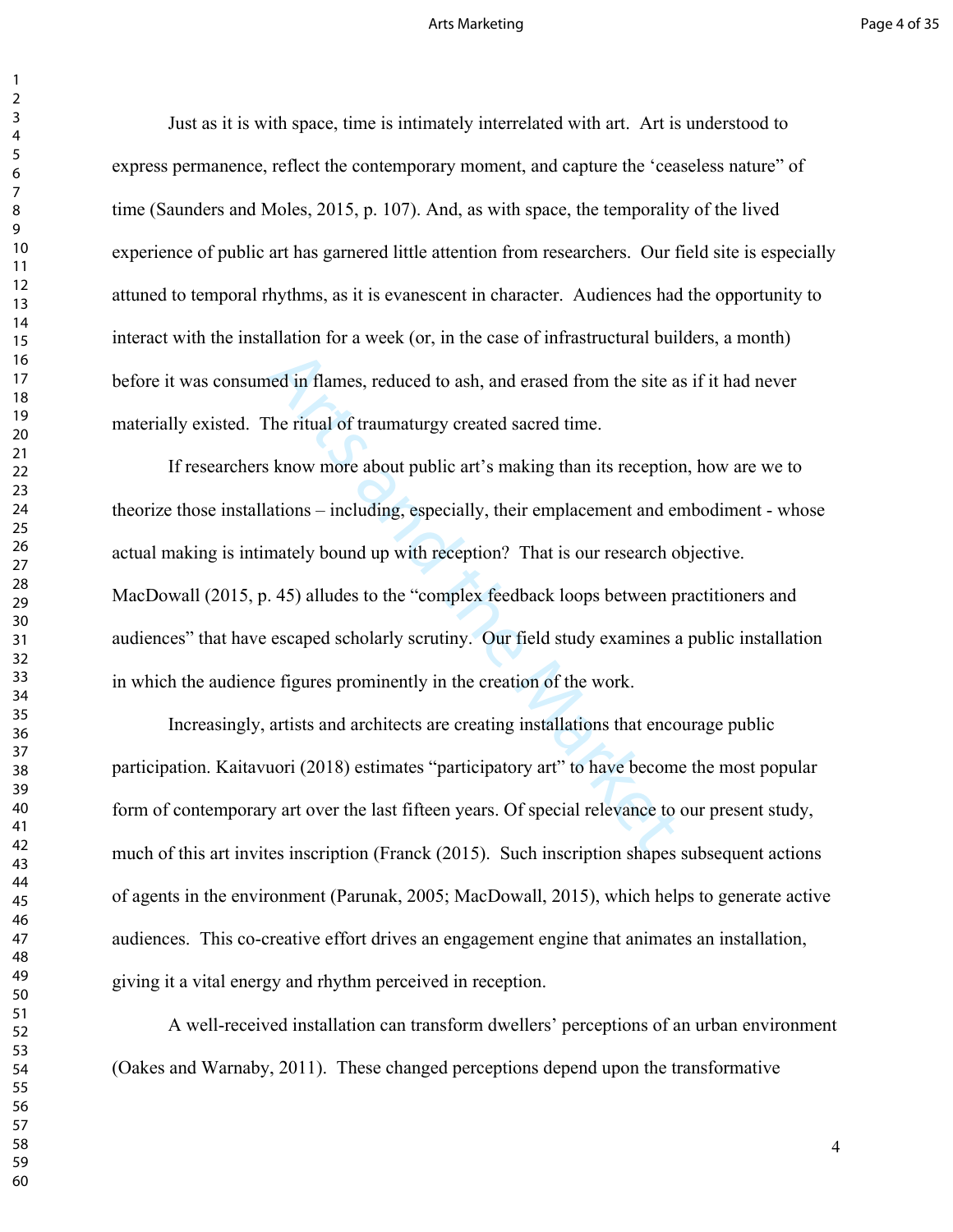$\mathbf{1}$ 

## Page 5 of 35 Arts Marketing

experience individuals themselves undergo in their collaboration with fellow co-creators. Our study is situated squarely in the "arts consumption" nexus of O'Reilly's (2011, p. 33) ambitious cartography of arts marketing territories even as it spans a number of his other clusters, and lies at the intersection of many of his (p. 36) "fruitful opportunities for future inquiry," including live arts consumption experiences, arts consumption communities, arts branding, new methods in arts research, and the theoretical link between consumers, fans and audiences.

Sherry (2013) have described analogous Burning Man<br>massive objects of contemplation collectively constructe<br>nonials that serve therapeutic and transformational ends<br>es unfold in the context of an intentional, united commu<br> Kozinets and Sherry (2013) have described analogous Burning Man Temples as projective vehicles, massive objects of contemplation collectively constructed through individual memorials and testimonials that serve therapeutic and transformational ends. Whereas these Burning Man Temples unfold in the context of an intentional, united community as one of a host of integral subrituals, the DL Temple was a singular ceremony enacted entirely in a context of a community so divided that its opposing factions rarely if ever engage in mutual support. We examine the transformative power of traumaturgy in our ethnographic analysis.

Of the engagement practices characteristic of public art reception, Stevens and Lossau (2015, p. 9) argue that symbolic use (the representational capacity of the work to mark meaning, identity, and difference) and performative use (the participatory character of the work that embraces and stimulates embodiment and sensuality beyond the mere visual) are among those overlooked dimensions most in need of thorough investigation. We examine each of these dimensions in the balance of this paper. We are also attentive to Vernet's (2015) notion that the sites on which public art are installed are loci of identity construction and experiments in living together for participants. We have sought to respond to the call for increased attention to "consumer experience, cultural and creative value and cultural tourism" by bringing "new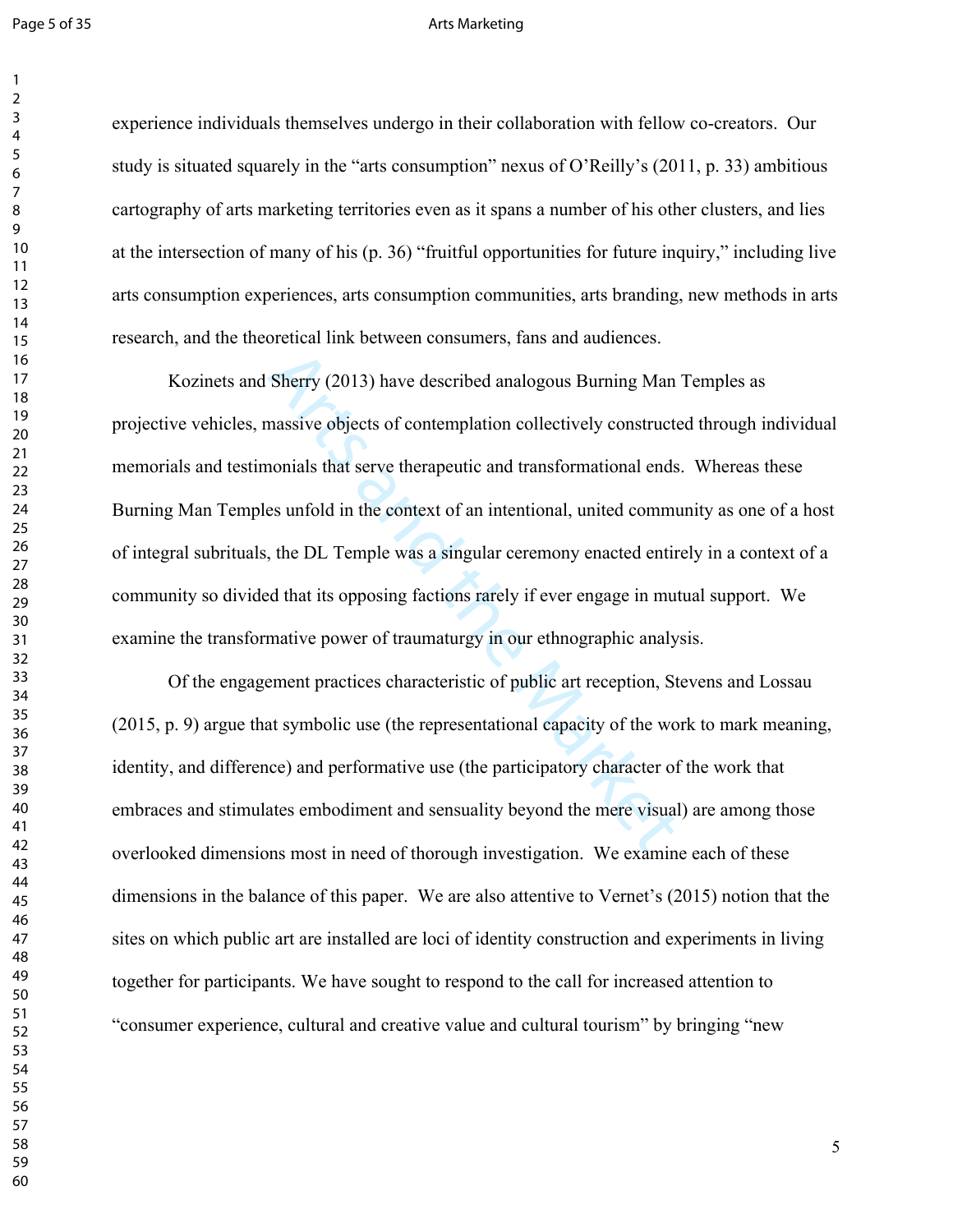# Arts Marketing **Page 6 of 35**

approaches to understanding and expressing the experience of audiences and consumers" to bear upon a collaborative art installation in contested space (Walmsley and Meander, 2018, pp. 4; 2).

We elaborate upon Franck's (2015) observation that public art can become a site of resistance. Hyde (2019, p. 251) summarizes queries arising from Volkan's (2013) work on sectarian strife in terms applicable to the Temple installation: "How can symbols of chosen traumas be made dormant . . .? How can group members adaptively mourn . . .? How can a preoccupation with minor differences between neighbors become playful?" The co-creators of the Temple, sometimes implicitly and other times explicitly, asked and answered these very questions. Art provided participants the vehicle by which traumaturgy was enabled.

# **A Traumaturgical Purpose for Public Art**

minor differences between neighbors become playful?"<br>
Nest implicitly and other times explicitly, asked and answered participants the vehicle by which traumaturgy was e<br>
Purpose for Public Art<br>
New concepts – the secular w We combine two concepts – the secular wonderworking of thaumaturgy and the psychophysical wounding of trauma – to speak of traumaturgy, which we envision as the ritual mitigating, if not exorcising, of the effects of suffering on the lives of our informants who participate in an act of sacrificial gift giving. Traumaturgy is a sacrificial form of social systems therapy (Pattison 1973) with undertones of dramaturgy in both theatrical and sociological senses, as participants perform sacrificial rites intended to repair, if not entirely reweave, the social fabric. This is the ultimate use to which the Temple as a public work of art was put. The effects of traumaturgy may be immediate and fleeting (as the alien presence of the Temple on the hill, a perhaps once-in-a-lifetime seeding or catalyst for personal and social transformation), or generative and enduring (as a possible first edition of spectacular secular rituals or mundane cross-community projects to come).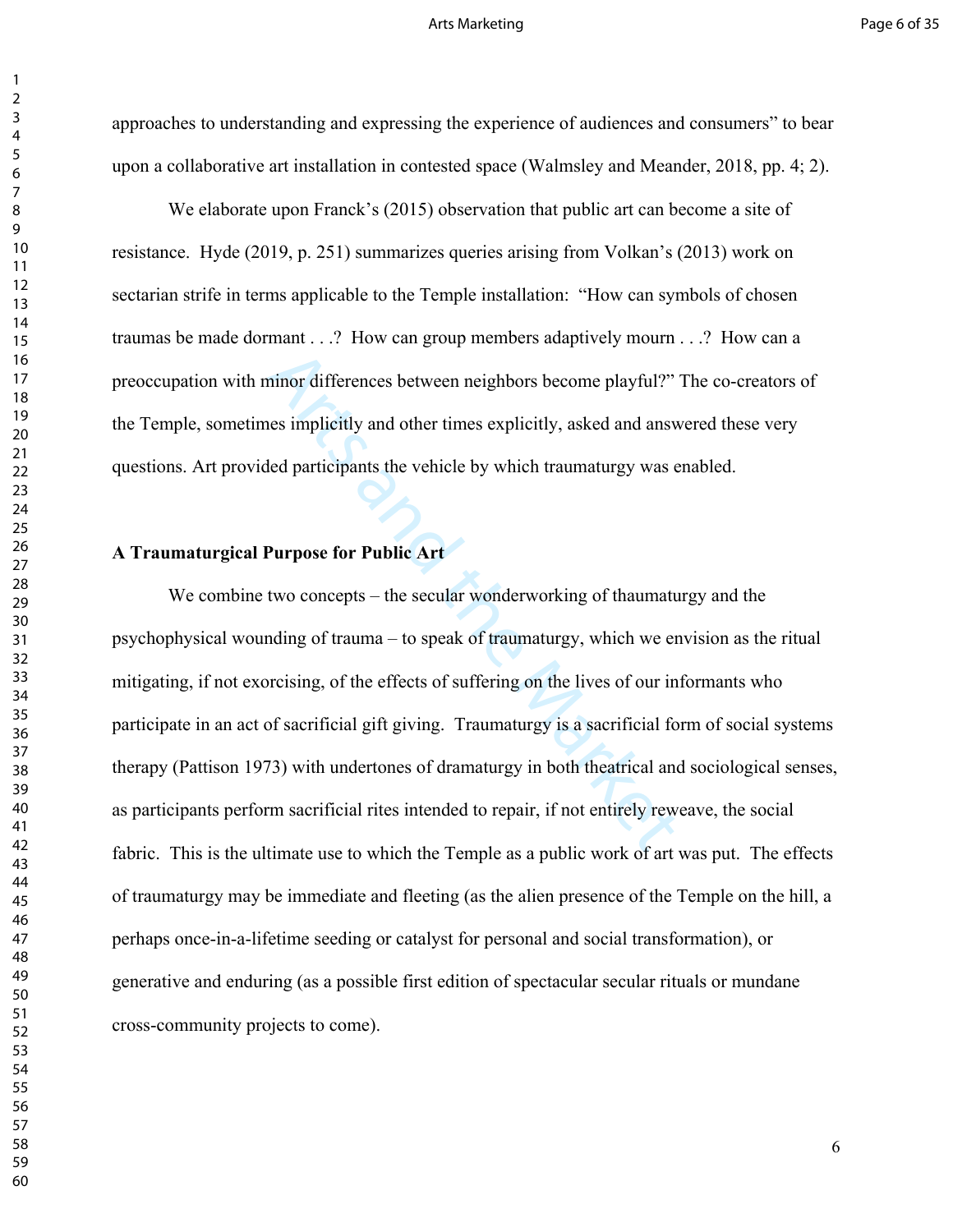$\mathbf{1}$  $\overline{2}$ 

# Page 7 of 35 Arts Marketing

onsider ritualized performances that compensate for em<br>h the pain of Tough Mudder catalyzes emotional sufferi-<br>erasure as participants "forget everything" and escape the<br>sponsibilities (Scott et al. 2017). The traumaturgy Traumaturgy unfolds within an aestheticized therapeutic servicescape, which, though strikingly evocative, is less characterized by the ideological homogeneity, market mediation and emotional scripts described by Higgins and Hamilton (2018) than by sectarian conflict, aesthetic mediation, and cultural improvisation. Scott et al. (2017) suggest that the ritualization of pain facilitates self-renewal through a regained consciousness of physicality and the opportunity for bodily expression that does not otherwise have an outlet. Our work provides a useful complement as we consider ritualized performances that compensate for embodied emotional restrictions. Although the pain of Tough Mudder catalyzes emotional suffering, this is accompanied by self-erasure as participants "forget everything" and escape the stresses and monotony of daily responsibilities (Scott et al. 2017). The traumaturgy performed by our Temple informants enables them to sacrifice the debilitating effects of suffering their gifts of thick inscription recount, and yet retain the memory of the wounding, in the service not only of personal healing, but also of cross-community cohesion.

Several interview excerpts illustrate this transfiguration of pain, and prefigure our ensuing analysis. In the first, Lola, a young mother, observed:

"We've had sick kids. We'd like them to be healthy and safe, so nothing more happens to them. This [inscribing and burning] is spiritual, different than a church, because it's going to burn. The burning will take all our pain away" [as she gestures toward the sky]. Lola likens traumaturgy to a sacrifice, a gift of the soul eliciting cauterizing countergifts of relief, consolation and well-being from a previously punitive universe. By first emplacing and then dematerializing her offering, she seeks to elicit a balm heretofore unavailable to her family.

The second excerpt addresses the nature of participation and the dialectics of doubt. Ryan, a local teacher, confessed: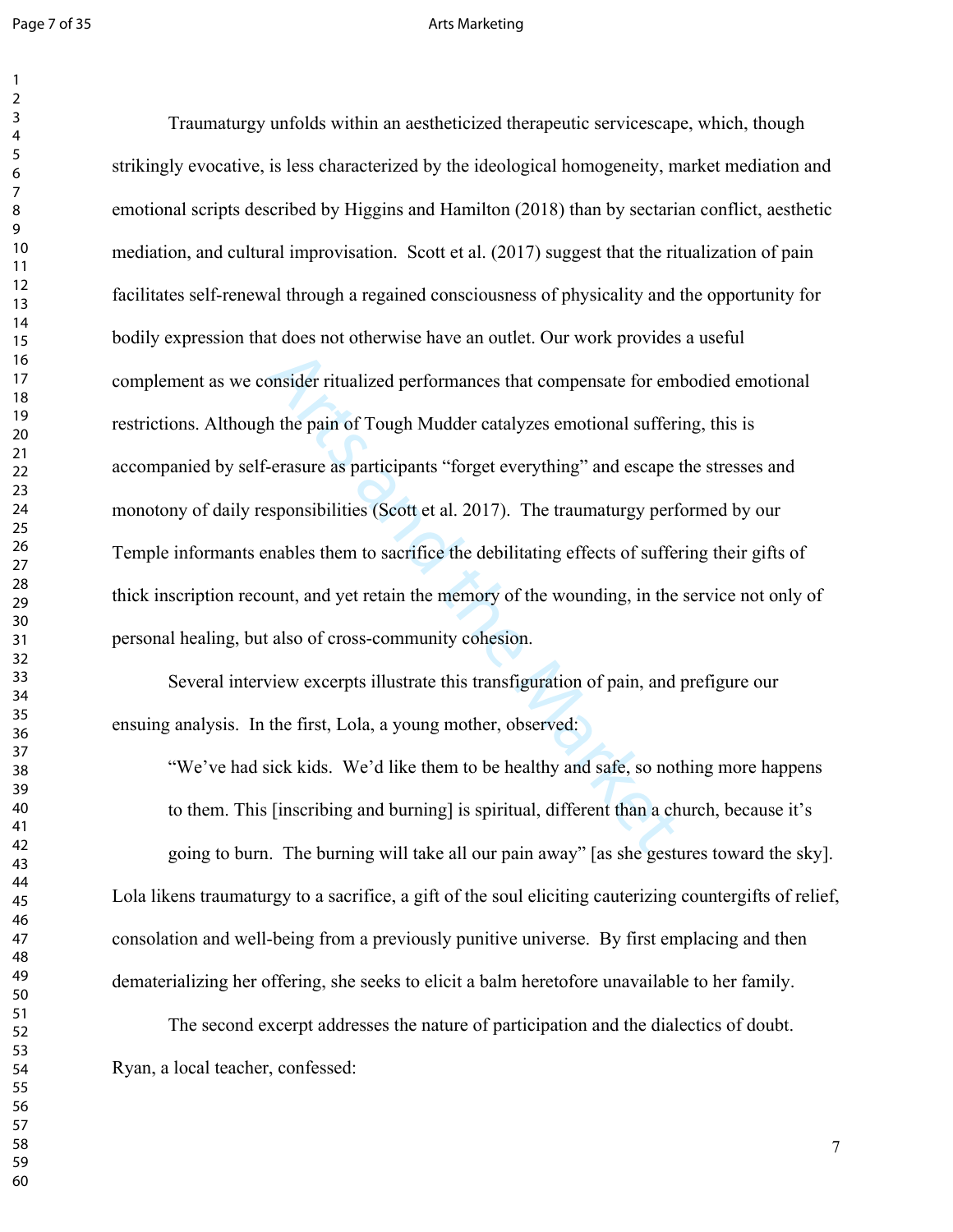# Arts Marketing **Page 8 of 35**

"I was skeptical about the whole thing, but felt I should go along and see what all the talk was about. After my first visit, I felt I had to go back again for the burn. I didn't leave any message in the Temple but I was impressed at the outpourings of the community. When you see it all in a mass in the one place it did have an effect on me. . . . When I went back and told [my wife] about it, we decided to come back on the night of the burn. It was only when we were leaving, I felt my feet were lighter. It's hard to describe but that's how it seemed to me. The lightness in my step coming down the hill that night was undeniable. A few days after that I felt a lightness in my heart too. So in terms of impact, the Temple has had a profound impact on me. . . . For us . . . it has been quite a journey. The lightness has remained with us. We have to put it down to the Temple being here nothing else . . ."

seemed to me. The lightness in my step coming down that few days after that I felt a lightness in my heart too. So as had a profound impact on me. ... For us ... it has has remained with us. We have to put it down to the T Though as dubious of mysticism and its trappings as Lola appeared to be, Ryan cannot deny or explain the mysterious uplifting he and his wife experienced in their engagement with the Temple. Their gift of attentive presence elicited a return gift of embodied buoyancy. His account reads almost as a conversion experience, with all the references to light placing him squarely on his own road to Damascus. His conception of traumaturgy as a journey is apt in the Northern Irish context, and his description of the mechanics of traumaturgy as ineffable is a response common among our informants.

A final interview verbatim suggests that traumaturgy can be periodically refreshed in reverie, providing renewed catharsis in recollection. A young husband recalls a conversation he had with this wife long after the burn, reflecting back on their Temple visit: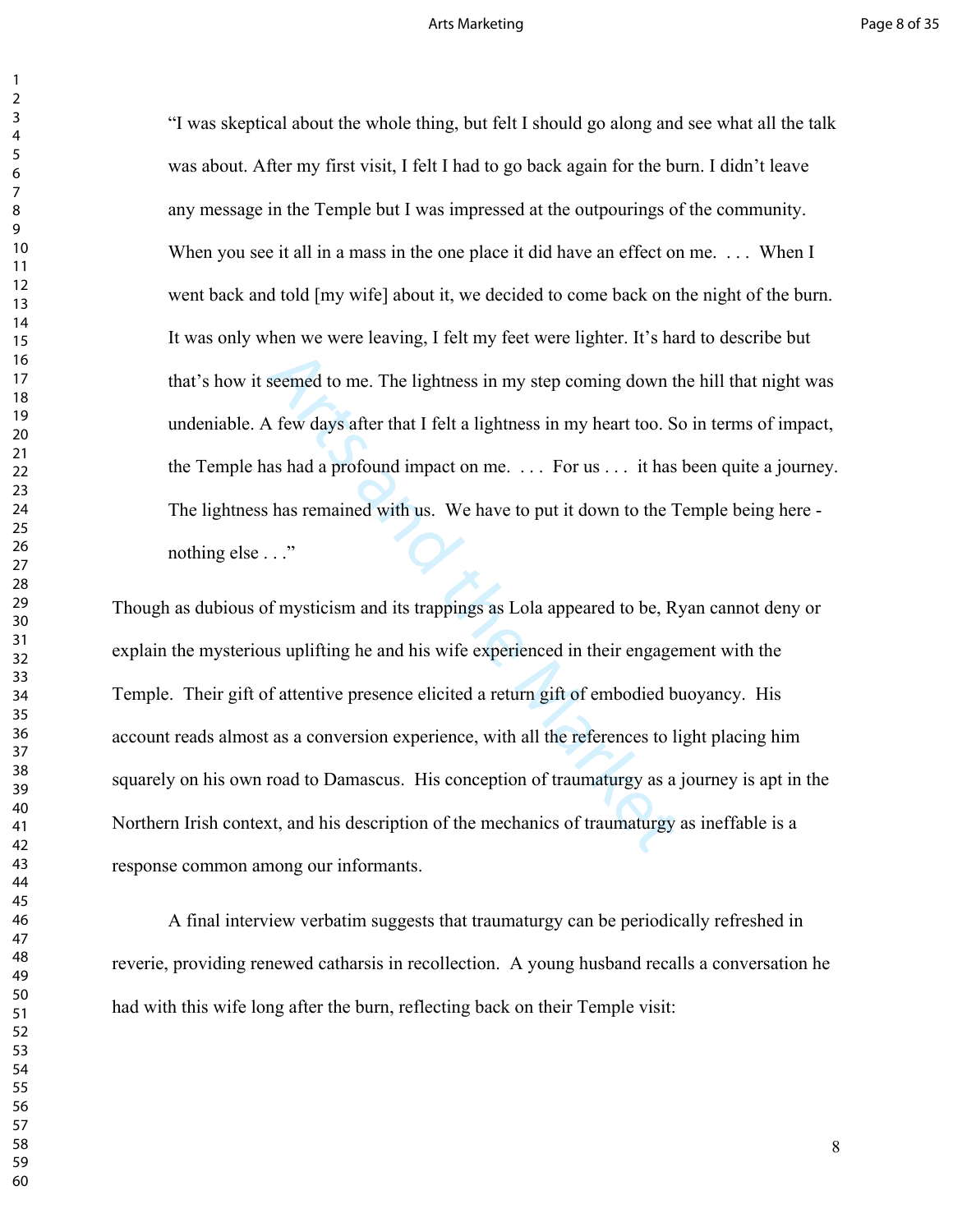# Page 9 of 35 Arts Marketing

"She told me what she wrote: 'I forgive myself for all my bad decisions.' She said if she thinks of something, and it gives her a twinge of regret, she thinks back on watching the temple burn, and realises that she already let that go. She is incredibly happy about that."

This reflexive, flash-back return of the fiery Temple image purges remorse and induces joy. The installation, while physically transient, lives on in reminiscence, reinforcing the experience and perhaps mitigating the need for subsequent live performances. Introjection is a key feature of the installation.

is a energy of the Temple, it was not unusual to see sect<br>ared space of the Temple, it was not unusual to see sect<br>eek by jowl. The housing of the two communities' traun<br>eyed through the 'altar' space, was remarkable. In e Within the shared space of the Temple, it was not unusual to see sectarian memorial discourses sitting cheek by jowl. The housing of the two communities' trauma, visible to all visitors as they journeyed through the 'altar' space, was remarkable. In everyday city life, these messages of loss and pain would only be shared within a particular community boundary and only with those members reflective of that identified community's ideologies and beliefs, in what would be understood as 'safe' territory. Despite and because of the Temple being situated on a contested site, the two nationalisms were drawn together to participate in each other's loss. The opening out of loss, expressed in the language of othering, has been instrumental in transforming contested space to one of enabled place, beyond the competitive "Olympics of suffering" perspective that normally holds sway in the region. This commiseration is at the heart of traumaturgy. Godbout (1998, 183) understands the gift as "the transcendence of the experience of loss."

In the following section we sketch the context of our field setting. After that, we describe the methods employed in the study. We then provide a processual view of the Temple ritual. Next we provide an account of the sacrificial dynamic that underlies traumaturgy. Subsequently, we assess the transformational prospect that public art may offer in promoting cross-community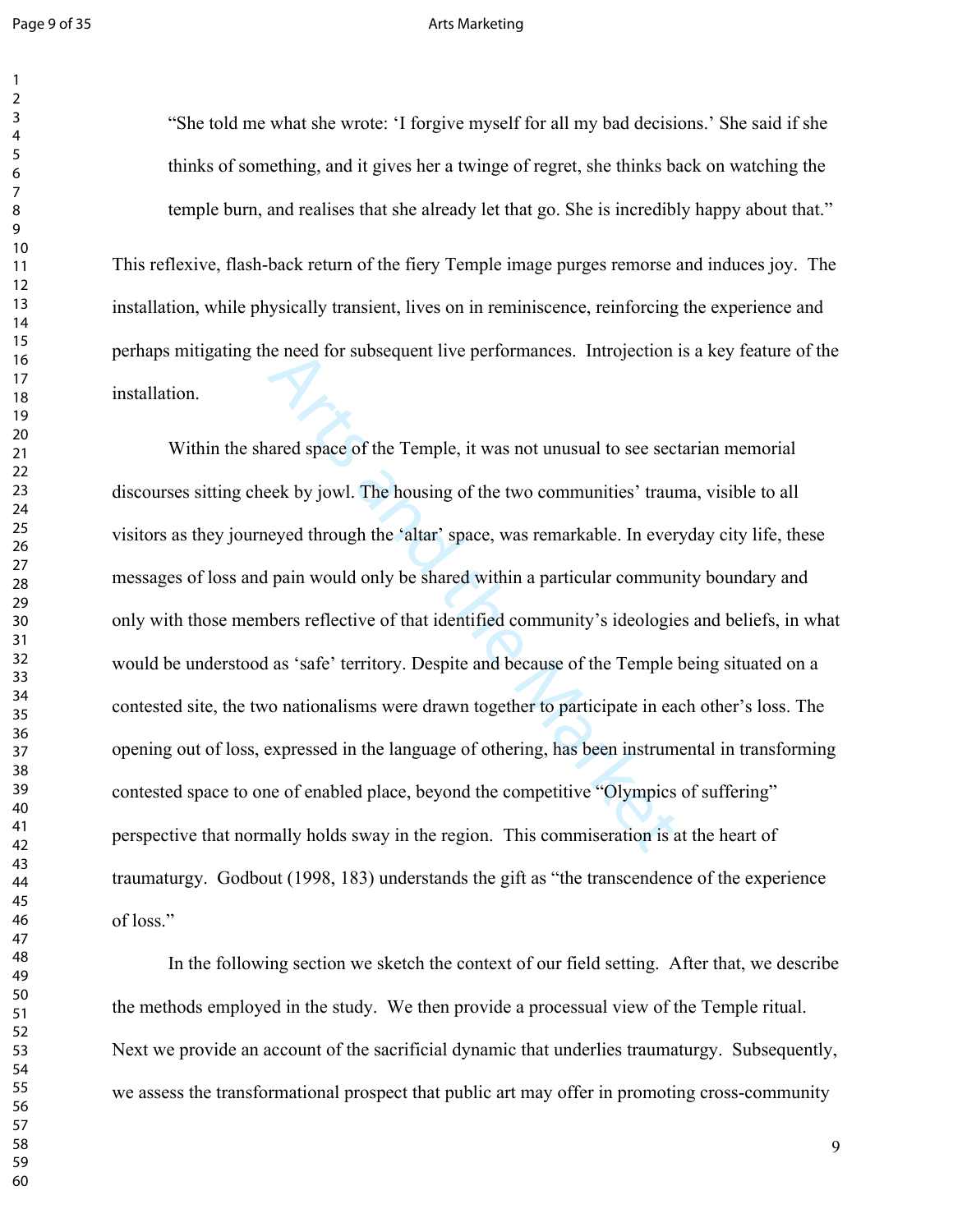collaboration in sectarian situations. We conclude with an assessment of the emplacing and embodying dynamics that ephemeral, co-created, public art set in motion. While art objects themselves are integral to traumaturgy, we find that the process of making and unmaking these objects is paramount to participants, who co-create an experience that blends aesthetics, therapeutics, and communitas.

# **Research Context**

Insuccessful efforts of the Northern Irish government to a<br>murals, regulate the destructive consequences of extrem<br>the incidence of partisan graffiti (Downey and Sherry,<br>vide the context for our investigation of the Temple The recent unsuccessful efforts of the Northern Irish government to mitigate the spread of belligerent sectarian murals, regulate the destructive consequences of extremist bonfire ceremonies and curb the incidence of partisan graffiti (Downey and Sherry, 2014; Simone-Charteris, 2017) provide the context for our investigation of the Temple installation. The history of DL is steeped in conflict between Protestant (Unionist) and Catholic (Republican) communities, going back at least as far as the Plantation of Ulster (1606) which saw the eviction of locals and their replacement with Scottish colonists loyal to the English king, and the Siege of Derry (1688), a pivotal battle site in the religious struggle for the English monarchy. With the Partition of Ireland (1920), the island was divided into two self-governing units, which then became separate nations after the Anglo-Irish War (1922). These centuries of internecine hostilities set the stage for the "Troubles" (roughly 1968-1998), which fanned the flames of sectarian violence to new heights, until a truce was achieved that ended open warfare and instituted a power-sharing "consociational" government.

While the level of physical violence has decelerated in the current "post-conflict" era, levels of posttraumatic stress and associated sequelae have exacted a terrible toll on the citizens of DL. The possibility of a hard Brexit with no backstop to avert the restoration of a tightly controlled border between Northern Ireland and the Republic of Ireland re-escalated sectarian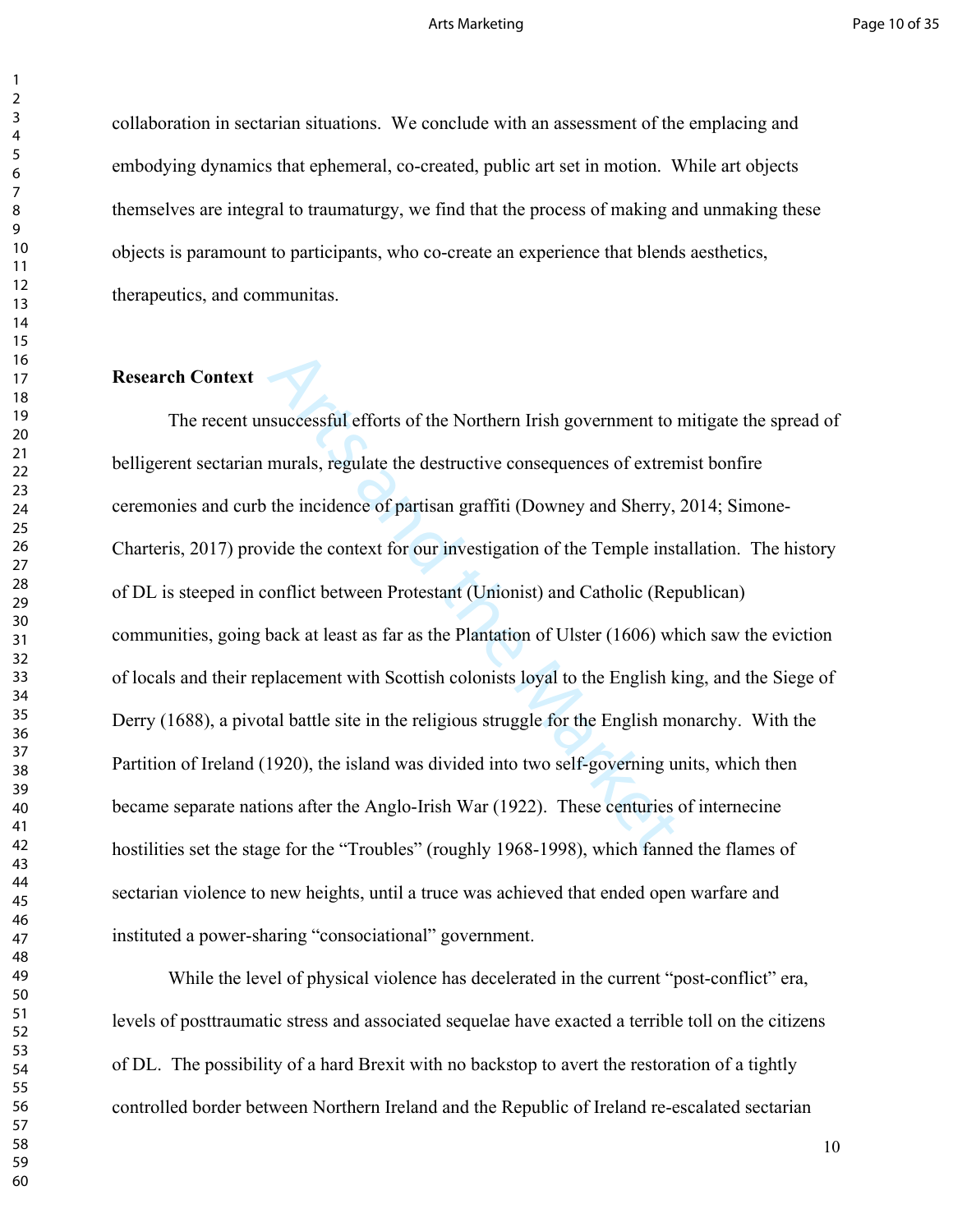$\mathbf{1}$ 

## Page 11 of 35 Arts Marketing

tension in recent years. Temporary post-Brexit arrangements to avoid a hard border are a current source of stress. The collapse of the Northern Irish government in 2017 (its restoration occurred three years later, at the time of this writing) augurs further strain on sectarian relations in the foreseeable future. In view of ineffectual government efforts to promote reconciliation and cross-community concord, opportunities for extra-governmental intervention, particularly of an artistic and ritual nature, grow increasingly precious. The role of collaborative public art in the establishment and maintenance of a truly transformational kind of comity called "justpeace" – the removal of direct, structural and cultural types of violence – in conflict zones (Alvarez, 2019; Lederach, 1990) seems especially promising, no matter the incremental impact of any particular aesthetic effort.

# **Methodology**

Example and cultural types of violence – in conflict z<br>
at a structural and cultural types of violence – in conflict z<br>
and sepecially promising, no matter the incremental impare<br>
sepecially promising, no matter the increm There is a growing realization among arts scholars of the need to understand relational aesthetics (Bourriaud, 2002) through the use of ethnographic methods, given its "extemporaneous and participatory" nature (Kester, 2011, p. 10). This shift from object- to process-based art is relational insofar as the artist creates a space for human interaction in a given context through set activities (Sicart, 2014). Ethnography is particularly suited to the probing and tracing of these relations as they ramify throughout consumer experience.

We employed three principal modes of data collection throughout the field work. The project was flanked by interviews, initially in the pre-build phase with installation organizers and facilitators, and ultimately in the post-burn phase with other event participants. Ethnography was undertaken during the build phase and throughout the period of participants' engagement with the installation, from object interment and appreciation of the edifice all the way through to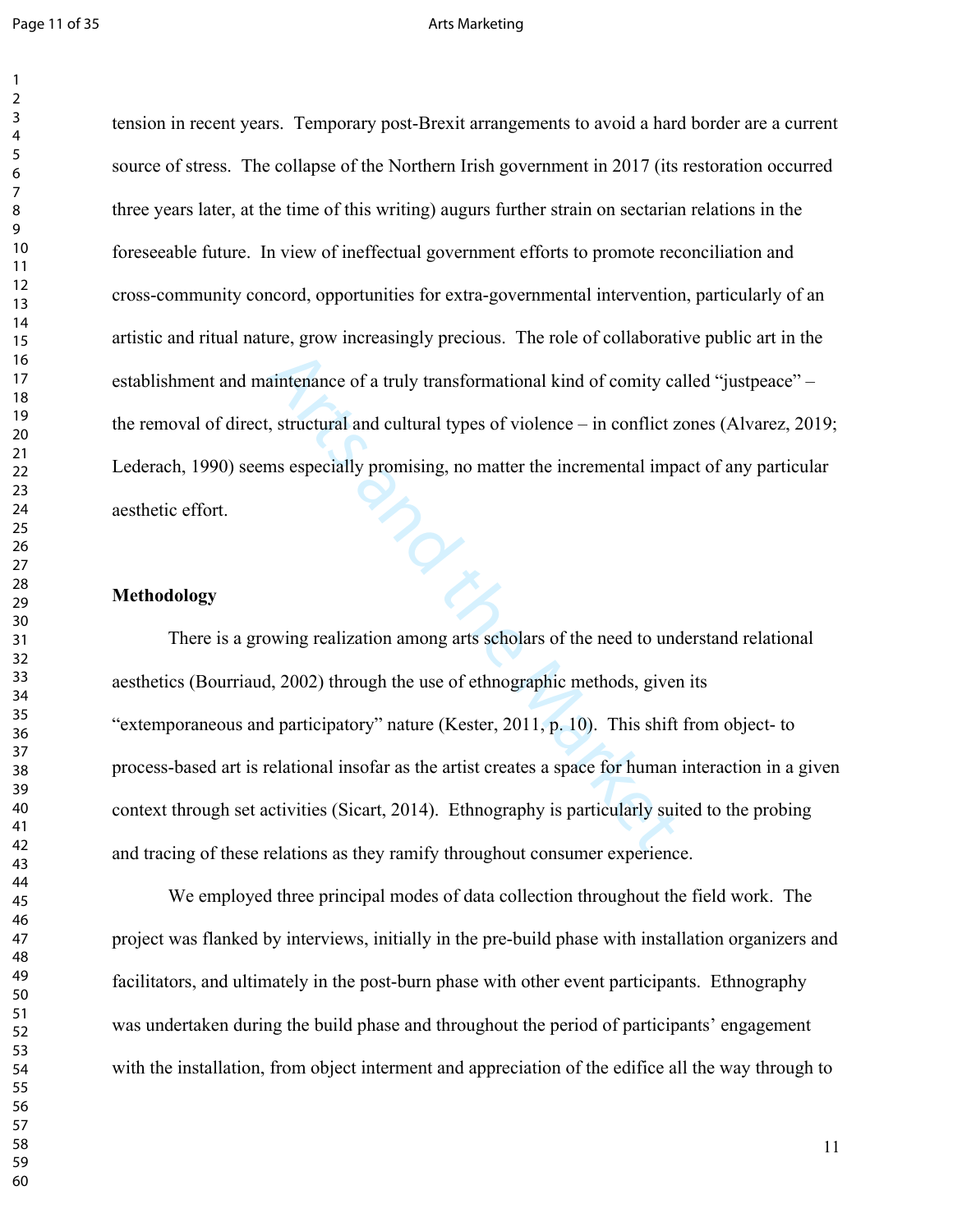the aftermath of the burning of the entire installation. Researchers were often present onsite from well before official opening time to well after official closing time. Participant observation, photography and videography figured prominently in this phase of the work. The ethnographers worked both singly and as a dyad, collecting data, conferring on interpretations, and shaping the emergent design of the study. Each of us had previous familiarity with the cultural and artistic context of the event; one of us is native to Northern Ireland, the other is an American with extensive familiarity with Burning Man. During our nine days onsite, as well as at intervals after our field immersion, we followed social media such as Face Book, YouTube, organizational websites and relevant listservs, thereby adding an unobtrusive netnographic component to the study.

with Burning Man. During our nine days onsite, as we<br>we followed social media such as Face Book, YouTube<br>t listservs, thereby adding an unobtrusive netnographic<br>ed a number of sampling approaches, including opportu<br>um vari We employed a number of sampling approaches, including opportunistic, snowball, convenience, maximum variation, criterion, intensity, politically important case, critical case and typical case styles (Miles and Huberman, 1984). We interviewed several hundred participants, some briefly, others at length, across all categories of collaborating constituencies, including David Best, organizers, stagers, visitors, security workers, politicians, journalists, community stakeholders, and a variety of non-attendees in the city at large. Analysis was characterized by constant comparison in the field and by negotiation in the post-field period, during which time we met regularly on-line and face to face to interpret themes and nuances. We employed traditional coding practices (open/axial/selective) to identify themes (Strauss and Corbin, 1998), and subsequently sorted themes into prospective discrete, contiguous treatments with an eye eventually to providing a collective comprehensive account of our phenomenon (Sherry, 2006), distributed across a range of social scientific and humanistic venues. To avoid over-reliance on interview verbatims, we include much observational data drawn from our field notes as well as

 $\mathbf{1}$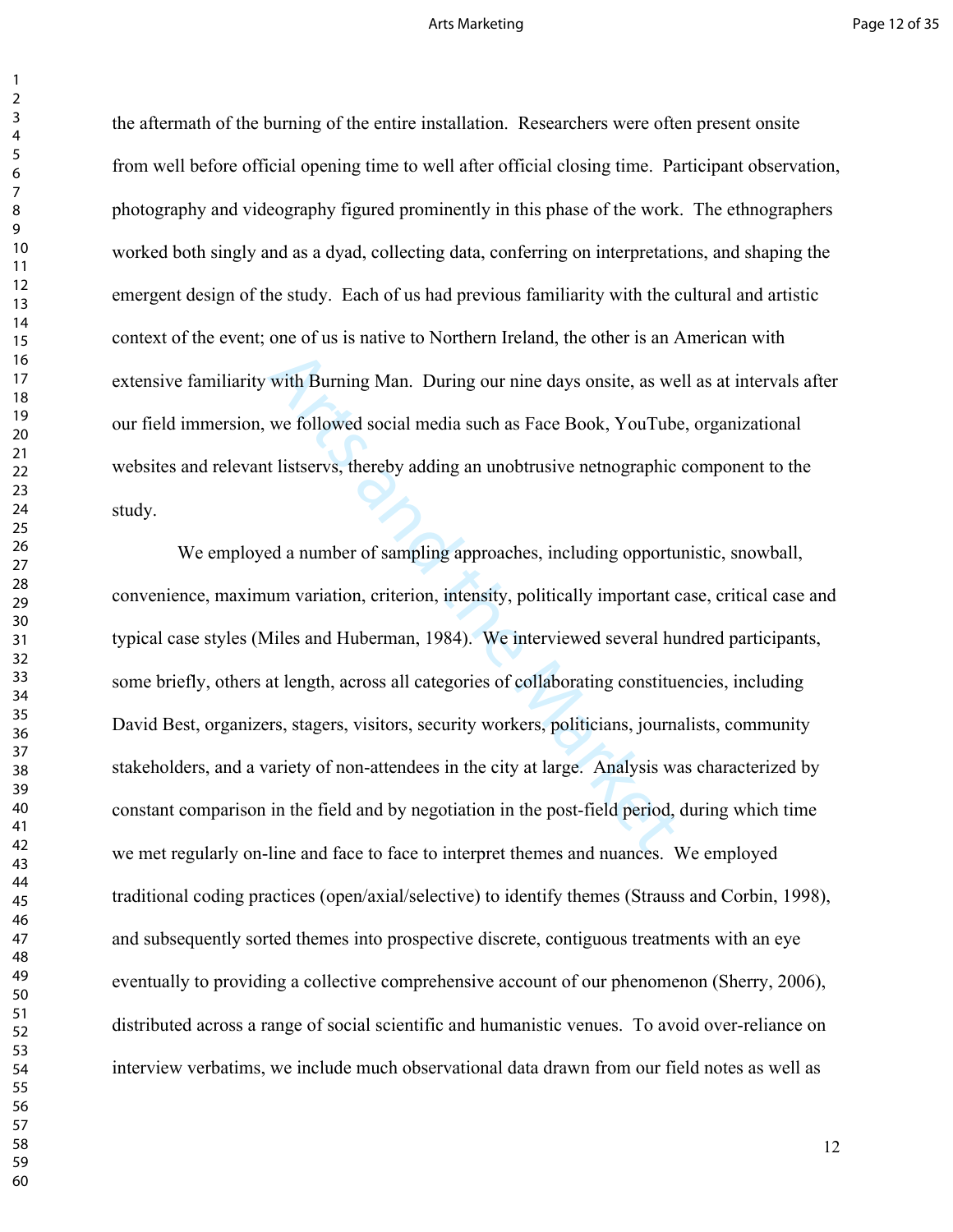$\mathbf{1}$  $\overline{2}$ 

# Page 13 of 35 Arts Marketing

several photographs in our narrative. We weave findings and interpretation together in our account in traditional ethnographic fashion. We proceed with an overiew of the ritual unfolding in the Temple.

# **A Processual View of Temple Ritual**

is very clearly a secular ritual – i.e., traumaturgy – corear temple's ritual process moved through three stages. That<br>ion which became a sacrificial gift that served as a very division, or both. For example, "Keep the tr While neither a festival (Falassi, 1987) nor a protestival (St. John, 2008) in the strictest sense, the installation is very clearly a secular ritual  $-$  i.e., traumaturgy – comprising numerous ceremonial acts. The Temple's ritual process moved through three stages. The first stage was the offering of an oblation which became a sacrificial gift that served as a vessel for the participant's self, and, in particular his or her traumatic burden or sanative aspiration. This might be an artifact, an inscription, or both. For example, "Keep the troubles in the past, look to the future" was a variation on a common theme etched around the Temple. Similarly "For sobriety for my poor sister" was a permutation of a prayer for a traumatized relative or friend. Pharmaceutical packaging, personal journals, letters and treatises, photographs and other personal effects, and hand-wrought tokens were interred in the nooks and crannies of the structure. Further, the overarching Temple structure itself comprised a sacramental gift. An immaterial return gift of immediacy and presence – of being authentically and empathically attended to – in the close contemplation of the oblation was widely reported among informants. An asymmetrical generalized return gift from providence, history, a kalogenic universe, or other unspecified prime mover was awaited by many of our informants. This is a secular reward for a secular prayer bestowed on participants by a suprahuman agent, an analogue of the medieval European tradition of the pro anima gift (S.-Christen, 2003). This gift might manifest in the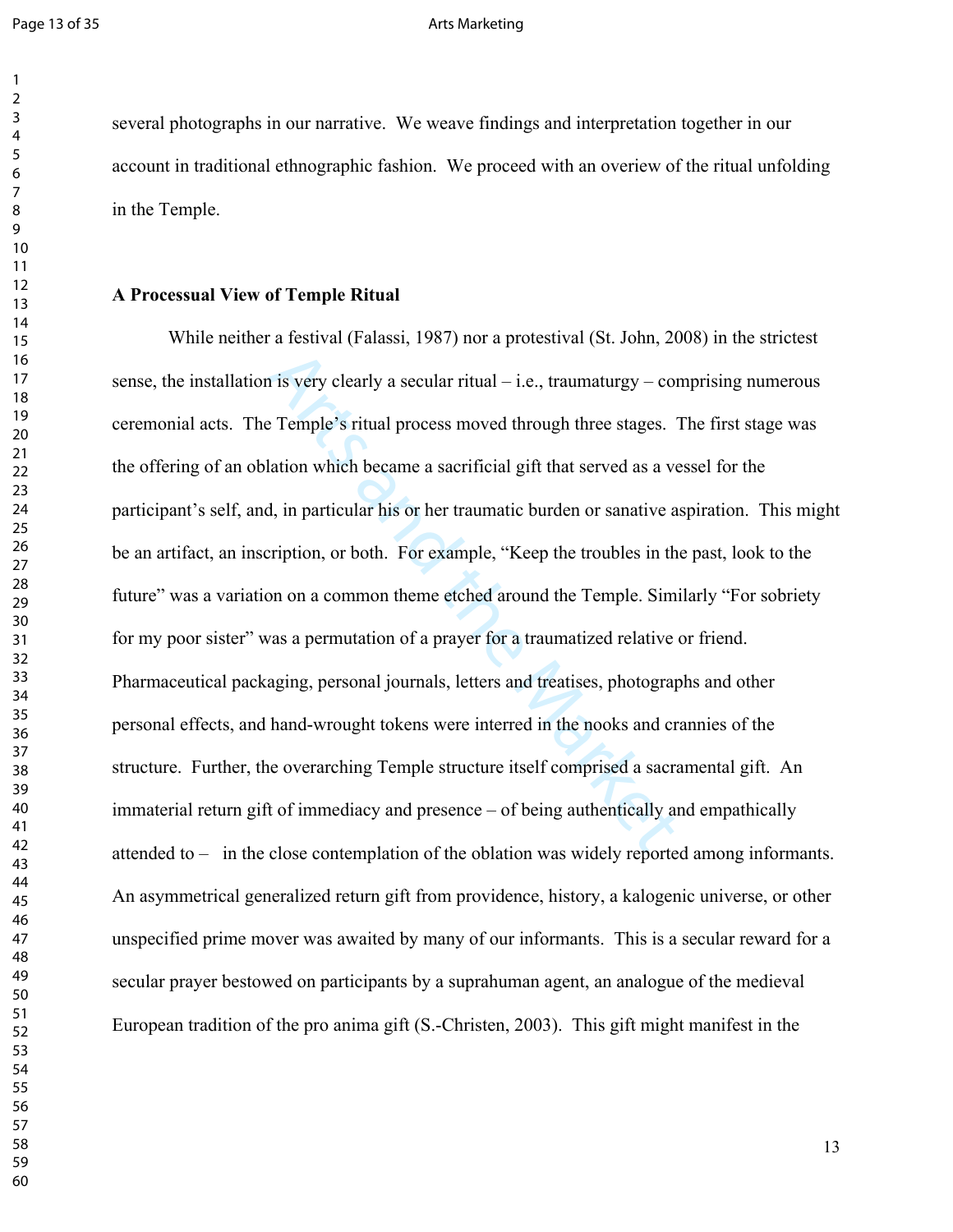form of personal, familial or civic transformation; some participants hoped for or expected all three.

The second stage was the immolation, the destruction of the oblation, the sacrifice of the gift through interment in the Temple and subsequent burning. Donors might make multiple visits to the Temple, revisiting their gift and checking on occasion to see whether some comment might have been elicited or some artifact meaningfully juxtaposed with their own, but we recorded no example of gifts once given being removed or re-sited by their donors, as if perhaps such summary retrieval or replacement might be inauspicious or sacrilegious. The principle of keeping-while-giving (Weiner, 1992) was a vital component of this sacrificial gift giving. Through visitation, photography or enshrinement in memory, a gift was retained even as it circulated among many recipients.

of gifts once given being removed or re-sited by their comparison of the matter of this sacrificity (Weiner, 1992) was a vital component of this sacrificity and the Marketten of the Marketten of the Sacrificity chotography The third stage is reconciliation, the momentary, and in some cases longer term restoration of balance in the life of a grieving individual and comity between hostile communities. The spirit of the gift circulating among participants during the week of the engagement, its movement accelerated by the ignition of material collective sentiment, diffused a kind of quotidian grace among participants as the sacrifice progressed, as if the myriad sparks and embers drawn up into the night sky that reflected the transfiguration of artifacts to energy were actually a visible if inconstant symbol of the forging of cross-community identity. Even for spectators not actively partaking in the construction project, simply contemplating the notion that truculence might be curbed and solidarity beyond mere consociational cooperation achieved was a testament to the conciliative aura of the witness evoked in apprehension. In the words of the late Martin McGuinness, a DL native and former "Sinn Féin politician and peace negotiator who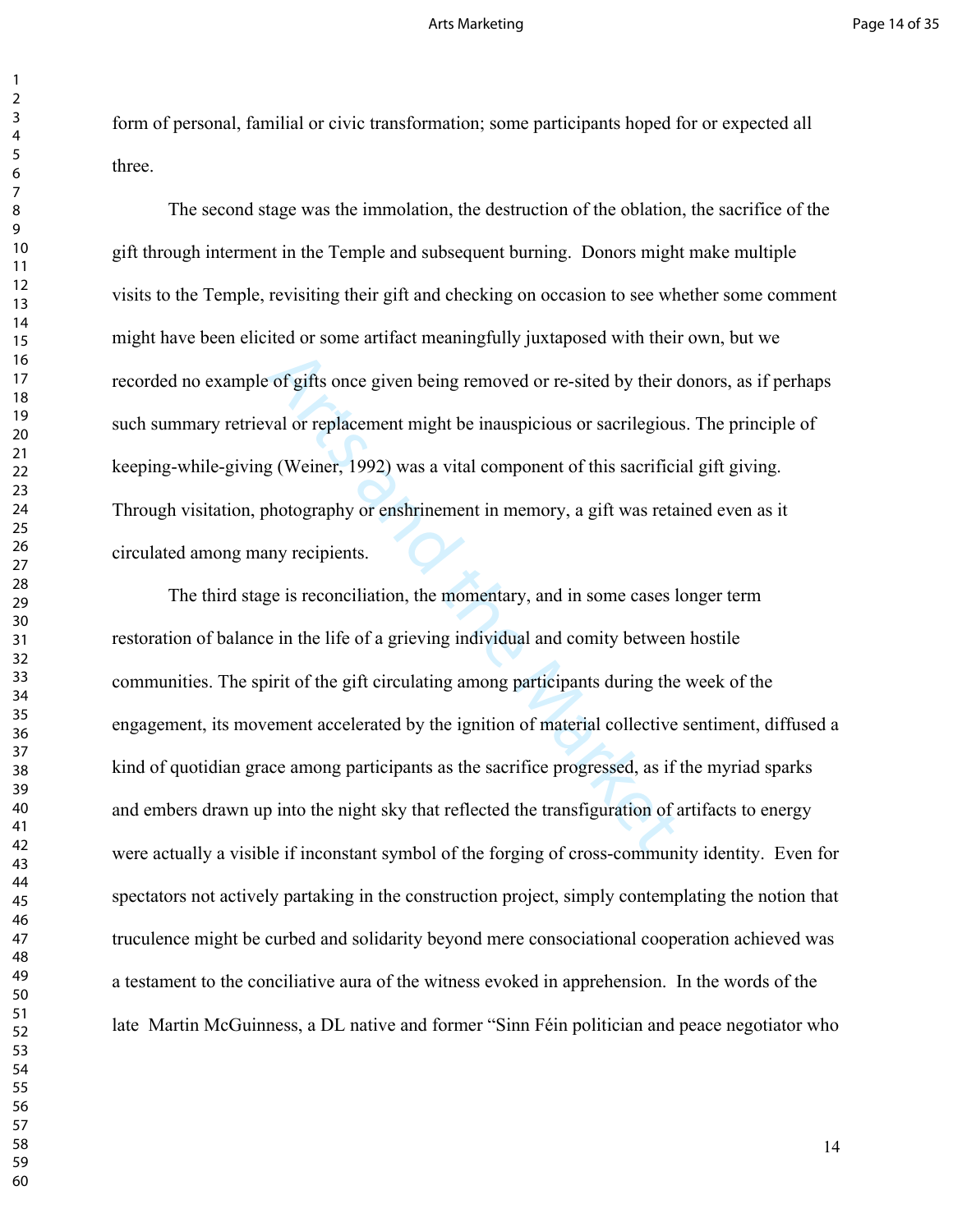$\mathbf{1}$ 

#### Page 15 of 35 Arts Marketing

went from being an IRA commander to serving for a decade as deputy first minister of Northern Ireland" (McHardy, 2017), as posted in his tweet after visiting the Temple:

Thanks to David Best – his wonderful Temple inspired remembrance, letting go and a reconciled future. #Derry#Peace

Sacrifice expresses not only economic and spiritual hopes, but political ones as well (Shipton, 2014).

alutary cross-community collaboration and the opening<br>olarizing "bonfire," some participants sought auguries c<br>ainbow above the Temple. The massive convocation of<br>nee surrounding the event. No divine interdiction or dia-<br>e Beyond the salutary cross-community collaboration and the opening of minds and hearts produced by a non-polarizing "bonfire," some participants sought auguries of a successful sacrifice. A double rainbow above the Temple. The massive convocation of both communities. The absence of violence surrounding the event. No divine interdiction or diabolical manifestation. The relative solemnity attending the burn. The cathartic experience. All were adduced as examples of a transcendent suprahuman agent receiving the communal sacrificial gift. The Temple illustrated the transformative personal, social, political and spiritual possibilities afforded by committed communion realized through an art installation. We take a closer look at its engagement mechanism next.

# -INSERT FIGURES OF DL TEMPLE HERE-

# **Central Sacrifice Dynamic**

Sacrifice in an aesthetic key seems an especially appropriate vehicle of violence management in a postcolonial society such as Northern Ireland. For Girard (1987), violence is at the heart of the sacred. He maintains that mimetic desire results in violence, which itself becomes mimetic. Individuals learn to long through observation, coming to want what the other possesses so intensely that they eventually take those possessions by force, which leads to an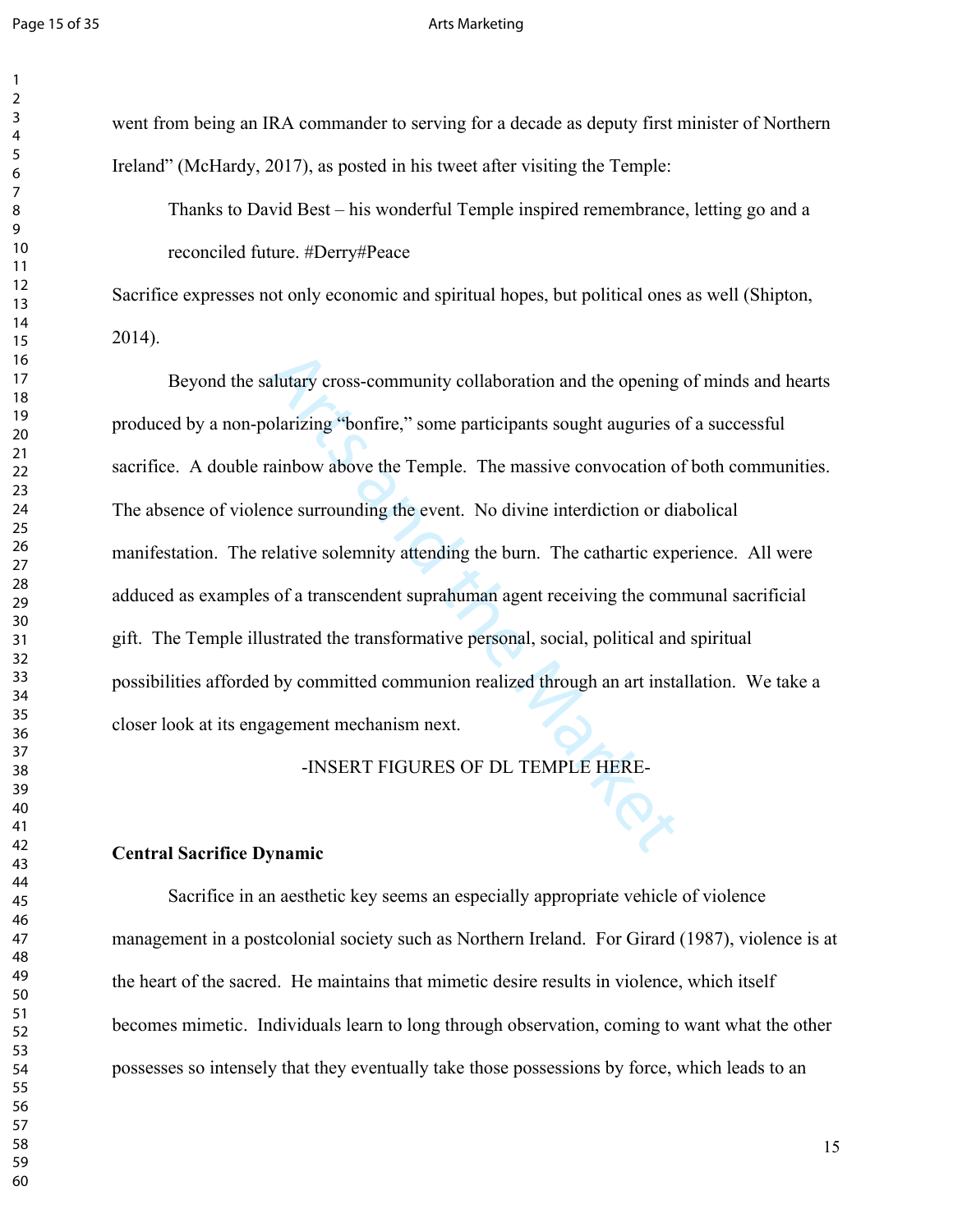$\mathbf{1}$ 

escalating cycle of violence that threatens to rend the community. To halt this endemic brutality a victim is selected for sacrifice, and is replaced by a surrogate (a scapegoat) who is killed so that the community, being spared a similar inevitable fate, is able to be renewed. The violent impulse threatening the community is thus temporarily appeased. The scapegoat must be segregated from the community, and appear to be at once remotely foreign to but similar enough to the community so that its reintegration is ritually plausible. The scapegoat can neither protect itself nor provoke a violent reaction; its immolation can't create a fresh conflict (Girard, 1987, p. 24). Whether social dysfunction arises as a result of mimetic desire or of anxiety surrounding the outcomes of exchange, sacrifice serves to recalibrate relationships among its participants. The Temple, a more progressive transformation of sectarian bonfire traditions, seems to have served this purpose.

It reaction; its immolation can't create a fresh conflict (C<br>
unction arises as a result of mimetic desire or of anxiety<br>
ge, sacrifice serves to recalibrate relationships among its<br>
generation of sectarian bonfire traditi Girard also offers two etymological observations germane to our analysis. First, he notes that the term "sacred" may also be translated as "accursed," illustrating the intimate intertwining of beneficence and maleficence pertaining to the concept (1977, p. 257). Danger is embodied in the sacred. In a related vein, Bataille believes the purpose of sacrifice is to give destruction (whose "essence" is to consume profitlessly) its "due." The sacrificial victim, a "surplus" withdrawn from "useful wealth," solely for the purpose of profitless consumption, is described as the "accursed share," whose consecration is achieved through destruction (1989, pp. 58-59). The resonance with Girard's perspective is clear. The collaboration of habitually antagonistic communities to construct a wildly ornate installation on contested ground and then destroy the labor-intensive project in a blaze of communitas-inducing enthusiasm reflects this moral channeling of excess.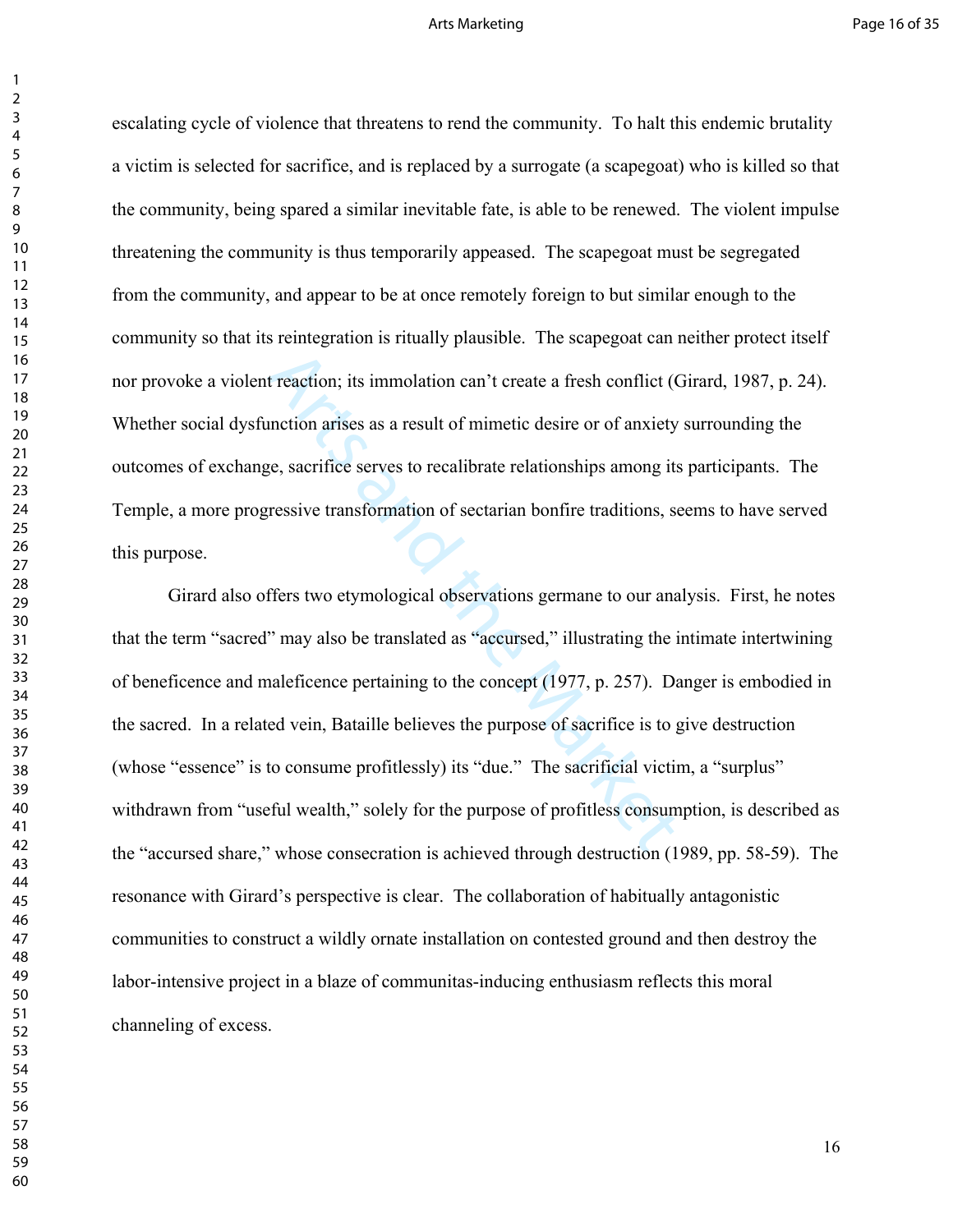$\mathbf{1}$  $\overline{2}$ 

## Page 17 of 35 Arts Marketing

Second, Girard notes that "gift" is also translated in some languages as "poison," illustrating the use of gift giving to "get rid of anything that nourishes discord within oneself" (2014, 130). This second insight has been elaborated by others (Raheja, 1988; Sherry et al., 1993) who have explored the transfer of inauspiciousness via gift giving. The malign suffering encoded in our informants' sacrificial gifts and released in their destruction reflects these ambivalent forces at work in the ritual. The exorcism at the heart of traumaturgy is central to the achievement of cross-community cohesion, however momentary. We next consider the deeper significance of the dematerialization of these material oblations.

# **The Sacrificed Objects**

Exercise in the simple opposite of a souvenir, we next dematerialization of these material oblations.<br>
Sections are a set of a souvenir, nor of a "souver e oblation is created by the donor, not purchased from a sysical tra The oblation is not the simple opposite of a souvenir, nor of a "souvenir to forget" (Marcoux, 2017). The oblation is created by the donor, not purchased from a vendor or removed from a venue as a physical trace memento. Like a dark tourism souvenir, it is invested with personal meaning coupled with the trauma, but it is not retained by its owner as a keepsake of the event. It is placed into circulation among participants with kindred offerings for communal consumption. Whereas the souvenir is a possession, the oblation becomes a "dispossession" in two senses. First of all, the object is transformed into a gift by the donor, in the service of crosscommunity cohesion, and eventually is subjected to extreme divestiture. Second of all, the sacrifice of the oblation results in something of an exorcism, the casting out of the unwanted burden of trauma but the retention of its clinical sense. The donor – in this case, comprising the donor community bridging the sectarian divide – seeks relief from the emotionally debilitating effects of the trauma, but not at the expense of the memory of the trauma. The donor makes the offering, and then the sacrifice, with the intention that personal and sectarian pain might be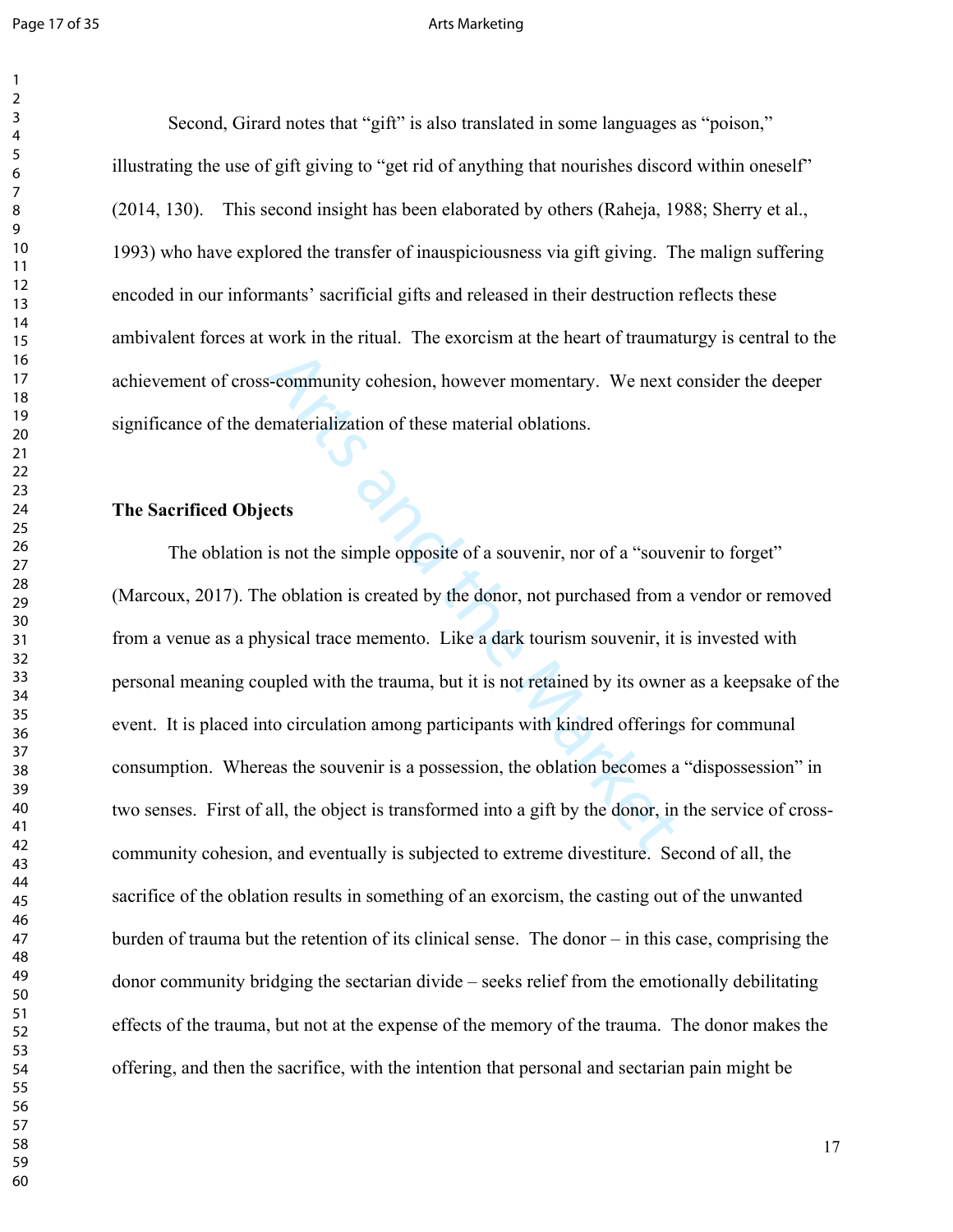transmuted into eventual cross-community reconciliation. These gifts are neither a denial nor a revising of history, but a good faith effort to change the course of history. Forgiving can be achieved without forgetting

poison, it is simultaneously a help and a hindrance to for subsequent immolations, encourage participants to dise to f grief (the animus) without erasing the remembrance erience of suffering is owned but contained. This is Derrida's (1981, as discussed in Royle, 2003, pp. 77; 135) identification of writing with the sacrificial scapegoat (*pharmakon*) may help clarify the process of bracketing that occurs when a participant inters an inscription or artifact. Writing both aids and effaces memory; being part remedy and part poison, it is simultaneously a help and a hindrance to forgetting. The deep inscriptions, and their subsequent immolations, encourage participants to dissociate and defuse the debilitating aspect of grief (the animus) without erasing the remembrance of the suffering itself, so that the experience of suffering is owned but contained. This is, to borrow a phrase from Claudius, the antagonist of Hamlet, the "poison of deep grief," the traumaturgical annealing by which sacrifice releases participants from the suffering they have visited on one another. The sacrifice of the scapegoat should incite no further violence. The Temple burn spawned none of the destructive behavior associated with bonfire aftermath in local tradition. In a similar vein, Hyde (2019, p. 204) observes that Koretz's (2013) "writing the Holocaust is its own *holocaustum*, a ritual burning of the thing that 'somehow' yields 'piece of mind,' temporary though it may be." Without equating the Troubles with the Shoah, we see this practice of inscription, and subsequent consignment of the inscribed to the literal flames, bringing similarly momentary respite to our Northern Irish informants.

Neither can these gifts be construed as heirlooms in a strict sense, even though the intergenerational transmission and remission of trauma encoded in the ritual suggest that the memory of the lived experience of the Temple, recounted in personal narratives, digital images, social media commentary, and perhaps, eventually, in future burns, will pass into the oral history

 $\mathbf{1}$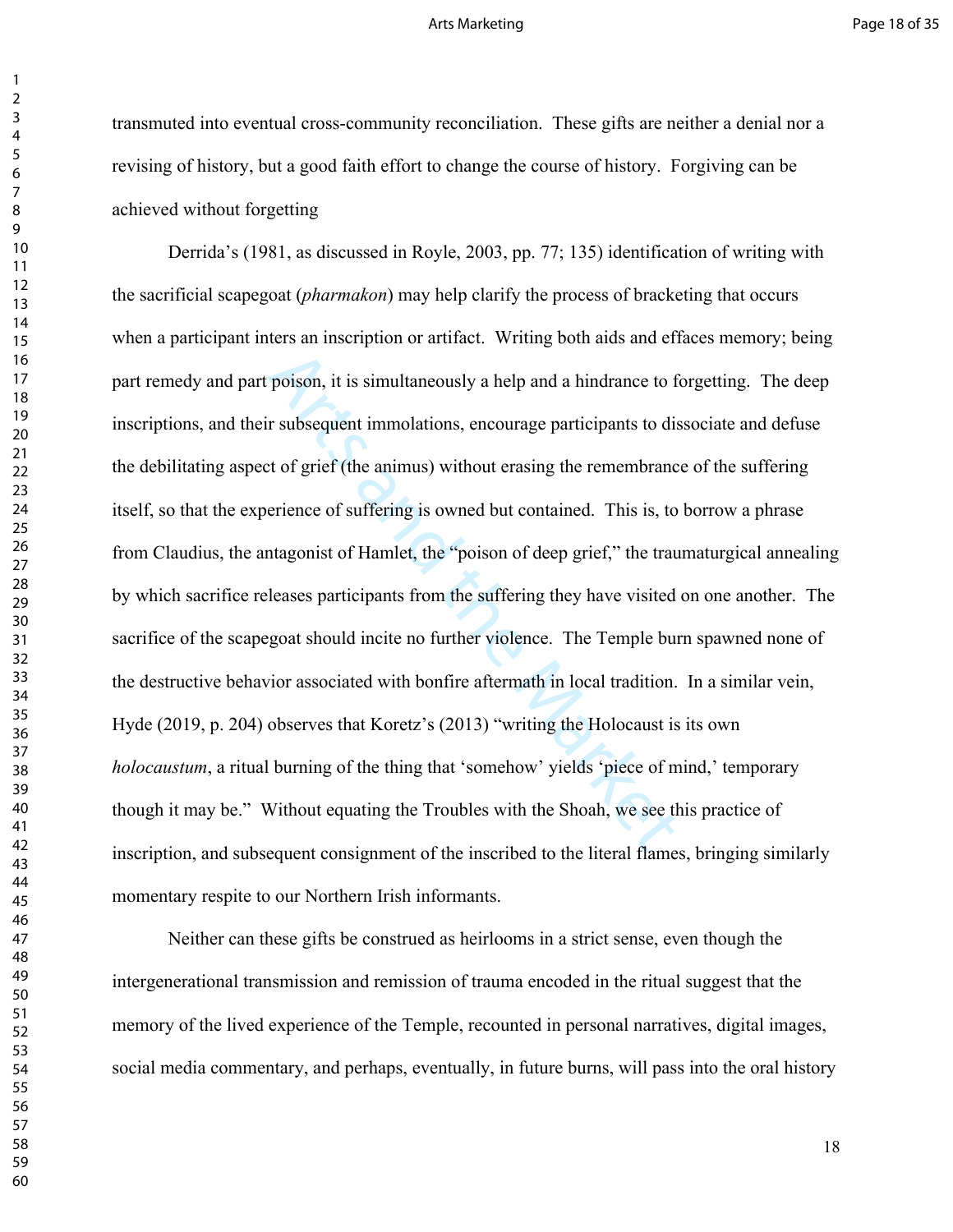$\mathbf{1}$ 

## Page 19 of 35 Arts Marketing

and family lore of "the Troubles," to be reconsidered by posterity. The tangible gifts are gone, but the spirit of these gifts can be circulated for generations to come. The lived experience of the burn belongs to its participants, but the spiritual and cultural significance of its memory (its intergenerational re-membering) can be shared across time and space. Transformation can be experienced vicariously whenever tales of the Temple are told. Sometimes ostensibly literally so, as in the case of one of our informants, who, bedridden and unable to visit the Temple in person, credited the remission of a life-threatening tumor to the intercession of friends who inscribed the installation on her behalf.

remission of a life-threatening tumor to the intercession<br>tion on her behalf.<br>gifts cannot be construed as memorials per se. They are<br>permanent in the way that a roadside commemorative is<br>dict, but, unlike such wayside mem Finally, these gifts cannot be construed as memorials per se. They are as evanescent as a toast or a prayer, impermanent in the way that a roadside commemorative is eroded by neglect or razed by municipal edict, but, unlike such wayside memorials, they are intentionally consigned to oblivion by their makers. The pacific potential of this consignment is explored in the following section.

# -INSERT FIGURES OF INSCRIPTIONS & ARTIFACTS HERE-

# **Can Public Art Help Transform Precarious Peace to Perpetual Justpeace?**

The DL Temple was a powerful evocation of the ability of public art to condition reception upon cascading co-creation, to problematize space in a way that encourages transformational place (and, in turn, polity) to emerge, and to harness the energies born of sacrifice in the service of therapeutic experience. The Temple demonstrated the foundational character of emplacement not just to the creation and reception of public art, but to its persistence in collective memory. Finally, the Temple was a textbook illustration of the tight coupling and primacy of process over product, or of experience over object, in the consumer's aesthetic reception. Participants told us that the sacrifice of something so beautiful was required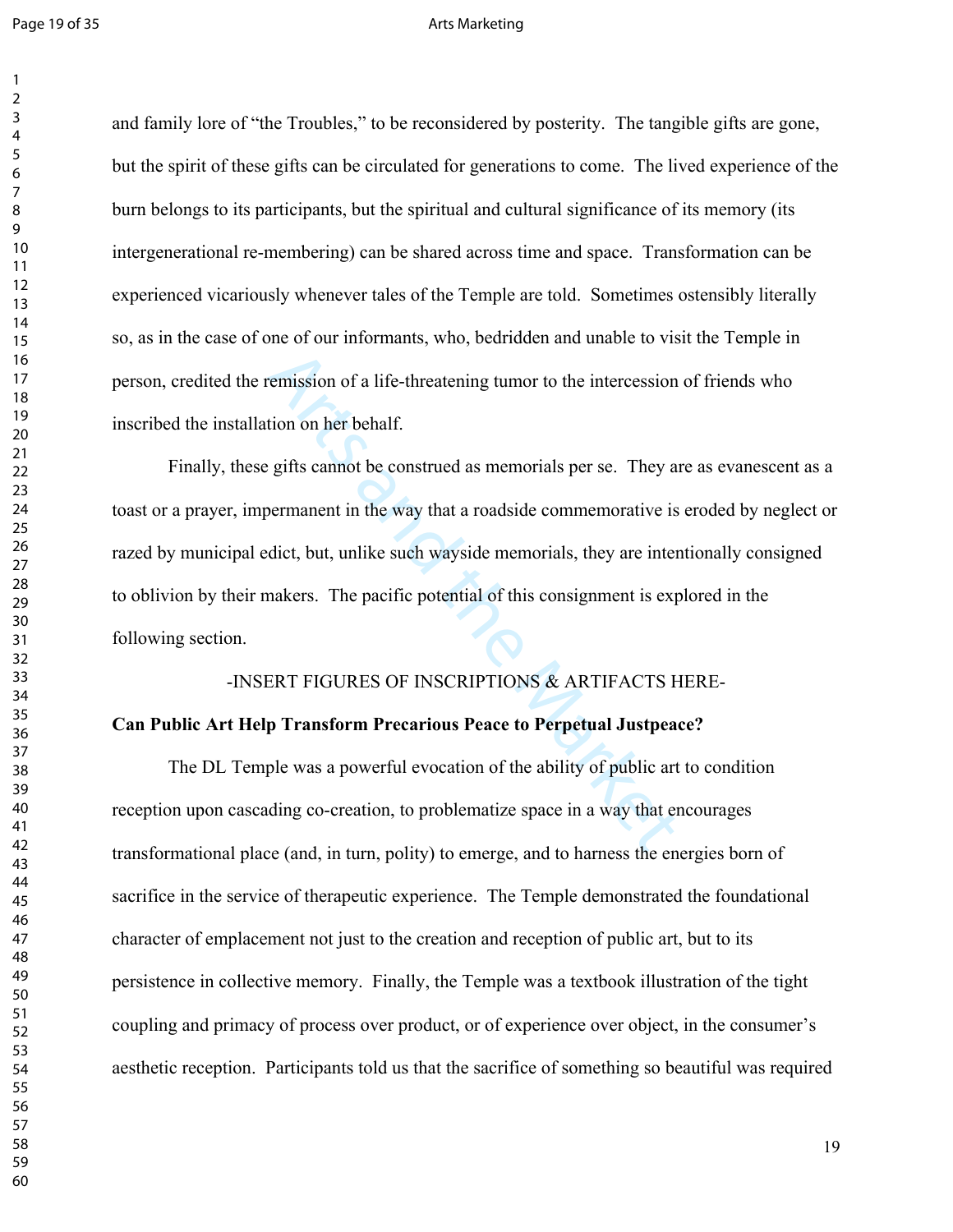to help people achieve the kind of intellectual, emotional and visceral appreciation capable of sparking personal and social transformation. The Temple embodied and enacted the very transience of aesthetic experience it awakened in its appreciators. Hard physical and emotional labor, vulnerability and sacrifice, and willingness to encounter others on an authentic level across boundaries produces insight in an ephemeral moment, but can it catalyze sustained humane engagement?

# *Temple as Social Therapy*

**Example System Startart Startart Startart Startart Startart Startart Startart Startart Startart Startart Start<br>
A an uptick in wellbeing: "The Troubles repressed creat<br>
ems to be exploding. There are finally some outlets** Many of our informants viewed the Temple project as an encouraging if embryonic delivery of social systems therapy in an aesthetic key. For example, Barbara (40s) felt the installation portended an uptick in wellbeing: "The Troubles repressed creativity for a long time, but now creativity seems to be exploding. There are finally some outlets for it. The Temple is a good thing." For Barbara, the mimetic chain reaction of art making and appreciation seems an implicit antidote to the violent context from which it has emerged. Dennis (40s) was also optimistic, but a bit more cautionary: "It's [the Temple] a nice idea. Whatever helps. But it will take more than that." The one-and-done intervention whose evanescence was so prized by some induced a longing for repetition, no matter how periodic, among others, but most informants seconded Dennis's skepticism of a magic bullet solution to sectarian strife. Fits and starts are the likely precursor to comity. Patrick (60s) expressed a darker, ambivalent view: "It [the Temple] might appeal to the middle class. They raised a lot of money for it. The artist got a lot of money for it. I think it's just part of the tribal bullshit. It might be OK, though." This ambivalence and grudging admiration seem to signal recognition that personal transformation must precede political evolution.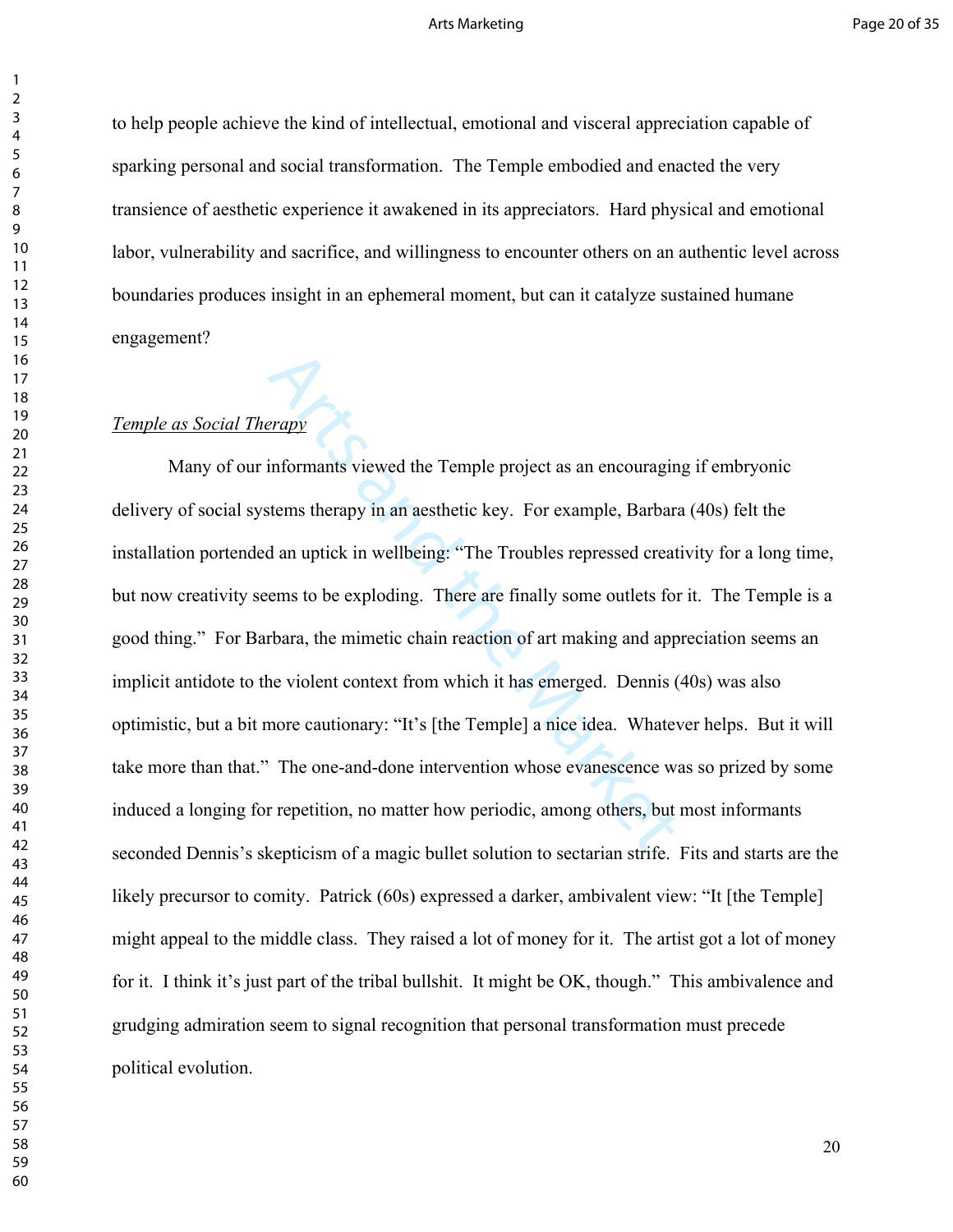$\mathbf{1}$  $\overline{2}$ 

# Page 21 of 35 Arts Marketing

A young father, Brendan, visiting the Temple with his wife, son and daughter, was eloquent in his assessment of the transformational effect of the installation, having recently experienced a traumatic loss: "It's better than going to some fuckin' chapel, with a priest who didn't know anything about you, your son, or your values. We'd rather come to something like this. Our [departed] son would have loved this." This feeling of "being known" in a noninstitutional channel conveys the therapeutic sense of authentic presence informants reported feeling as they rendered themselves vulnerable to one another in an unusually emotional rather than conventionally physical medium. Theirs was an open and available presence rather than a threatening or fearful one, making the engagement fundamentally humane.

red themselves vulnerable to one another in an unusuall<br>physical medium. Theirs was an open and available pre<br>l one, making the engagement fundamentally humane.<br>, commenting on the spatial transformation the project p<br>ne t Donnie (20s), commenting on the spatial transformation the project produced, observed, "It's been good for me to let go of a lot of stuff that has happened over the last few years. I am hoping something good will come out of this. I will miss being part of the project, but I have met lots of people from other parts of the town [i.e. the other sectarian community for whom this site would ordinarily be a "no-go zone"]. I know this site, I played here growing up, but a lot of people in Derry wouldn't know it." His letting go of psycho-cultural baggage and openness to healthy encounters across ethno-national boundaries reflect the transformative energy that participating in the installation engendered. Joseph, a young male (20s) volunteer builder, unemployed and disillusioned before this project, was finally feeling upbeat: "I now know what I want to do with my life. I'm going to do carpentry. I have really enjoyed this experience so much, I needed to come back and do something else" [i.e. volunteer to be a Temple Guardian]. Joseph had recently lost his father to suicide and felt that the Temple had offered him a direction in life. This vocational discernment enabled by his participation provided both a beacon and an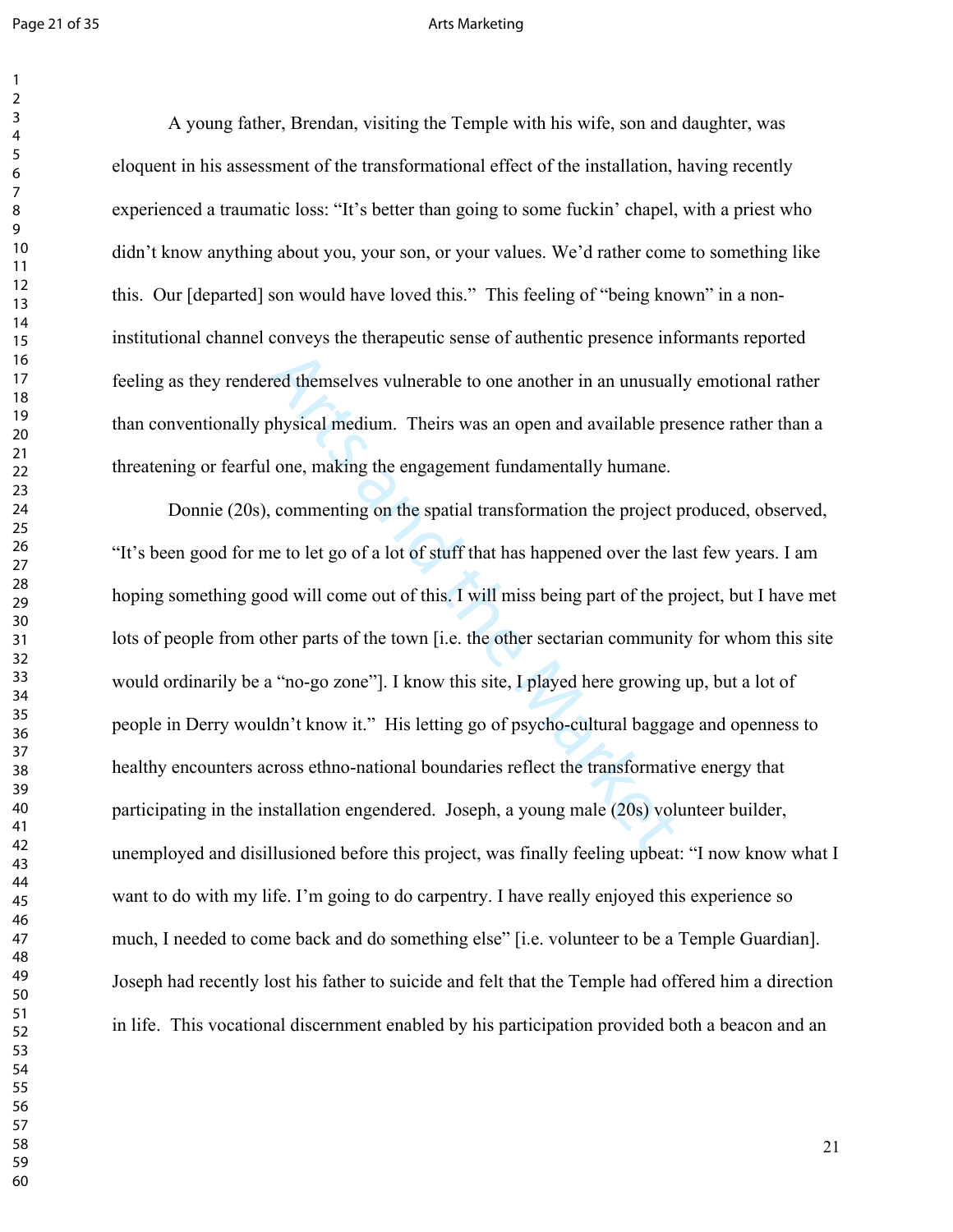anchor to Joseph at an emotionally tumultuous time, and inspired him to keep the gift circulating through additional volunteer work.

# *Temple as Peace Catalyst*

a "justpeace," that is, the reduction of all forms of viole<br>tice (Lopez 2019). Strategic peace building mobilizes a<br>set of practices, among them arts-based approaches to set<br>als (Lederach and Mansfield, n.d.). Drawing from There has been a shift in emphasis over time in the discipline and practice of peace building from tactically short-term conflict resolution to strategically longer term conflict transformation (Lederach, 1995; see also<https://www.youtube.com/watch?v=LwsThUncRxE>) focused on realizing a "justpeace," that is, the reduction of all forms of violence and the pursuit of all varieties of justice (Lopez 2019). Strategic peace building mobilizes a multifaceted and mutually influential set of practices, among them arts-based approaches to social transformation, to accomplish its goals (Lederach and Mansfield, n.d.). Drawing from her work in post-conflict Colombia, Alvarez (2019) describes one such approach as "elicitive conflict transformation," a practice by which plural experiences of peace can be articulated by antagonists in situ, through acts of collective resilience and creation of spaces for encounter realized by aesthetic and ritual means. These means, as they proliferate over time, become central to processes of healing and reconciliation (Alvarez 2019). The DL Temple is an example of such an incremental intervention, joined by such others as storytelling and re-imaged mural painting in the Northern Irish context (Downey and Sherry, 2014; Simone-Charteris, 2017).

Robinson (2018, pp. 12-13) has argued forcefully that the "rehumanizing" of sectarian victims and their places of commemoration – that is, addressing collective memories of trauma in public space that mobilizes identity politics in a humane and constructive way  $-$  is essential to any hope of reconciliation in transitional societies. He urges researchers to investigate "what Marianne Hirsch and Leo Spitzer (2016) call 'small acts of repair' and resistance," and to "attune [themselves] to alternate possibilities of remembering and reckoning with the past" (Robinson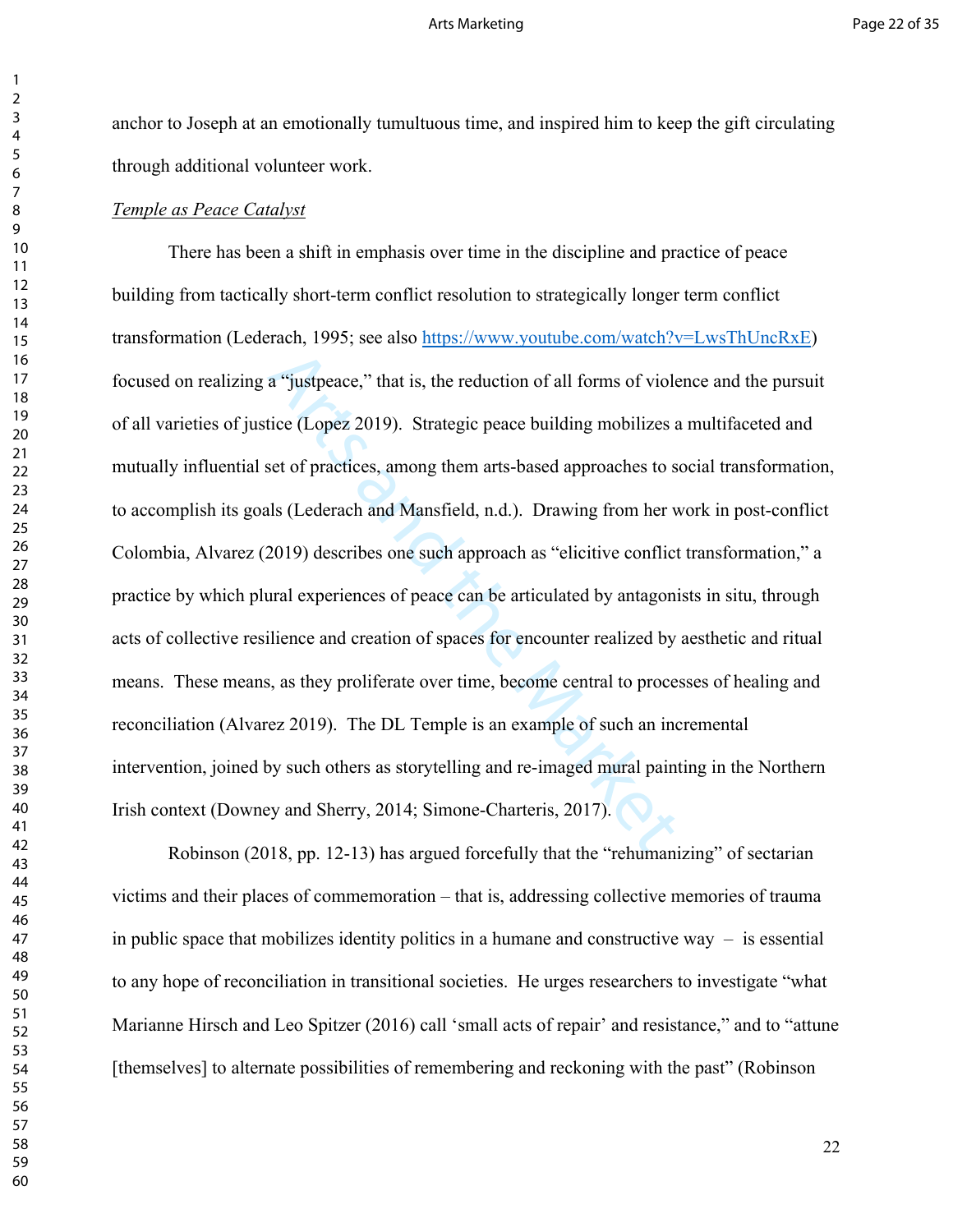$\mathbf{1}$  $\overline{2}$ 

## Page 23 of 35 Arts Marketing

(2018, p. 23). The collaborative public art project that we have presented in this paper is exactly the kind of incremental local intervention capable of inspiring the transformation of sectarian exceptionalism and promoting rehumanization of antagonists.

Hocking (2015, p. 191) observes that "[a]t its best, public art can delight, inspire and on occasion serve as a focal point for social criticism and shared identification." The Temple fulfilled each of these possibilities. In our concluding section, we emphasize the way in which traumaturgy, when experienced in the context of a co-created public art project, can prime the pump of cross-community comity in a divided society by levelling sectarian exceptionalism in a moment of interpersonal immediatism on freshly minted common ground.

## **Conclusion**

e possibilities. In our concluding section, we emphasize<br>xperienced in the context of a co-created public art proj<br>nunity comity in a divided society by levelling sectarian<br>ponal immediatism on freshly minted common ground The spatial goal of repurposing public art is to channel identity politics from tense dialectical confrontation to more harmonious dialogical confrontation, in order to create a consociational sense of shared place (Visconti et al., 2010). In our sectarian field setting, public space is dominated by private agendas, essentially privatizing place such that one community is emplaced and another displaced. Cross-community collaboration reclaims nominal public space for a public agenda, fundamentally transforming de facto private place to public space and emplacing both communities (Downey and Sherry, 2014; Simone-Charteris, 2017). Because the Temple was ephemeral or evanescent, its emplacing potential must reverberate in memory through mass media, social media and word-of-mouth. Since no physical trace remains beyond photographs, despite the lamentation of many locals, the Temple is not a continuing critique or reformation of the status quo, beyond the extent to which it has been introjected by locals as an impetus to ethical action.

# *Building through Pain*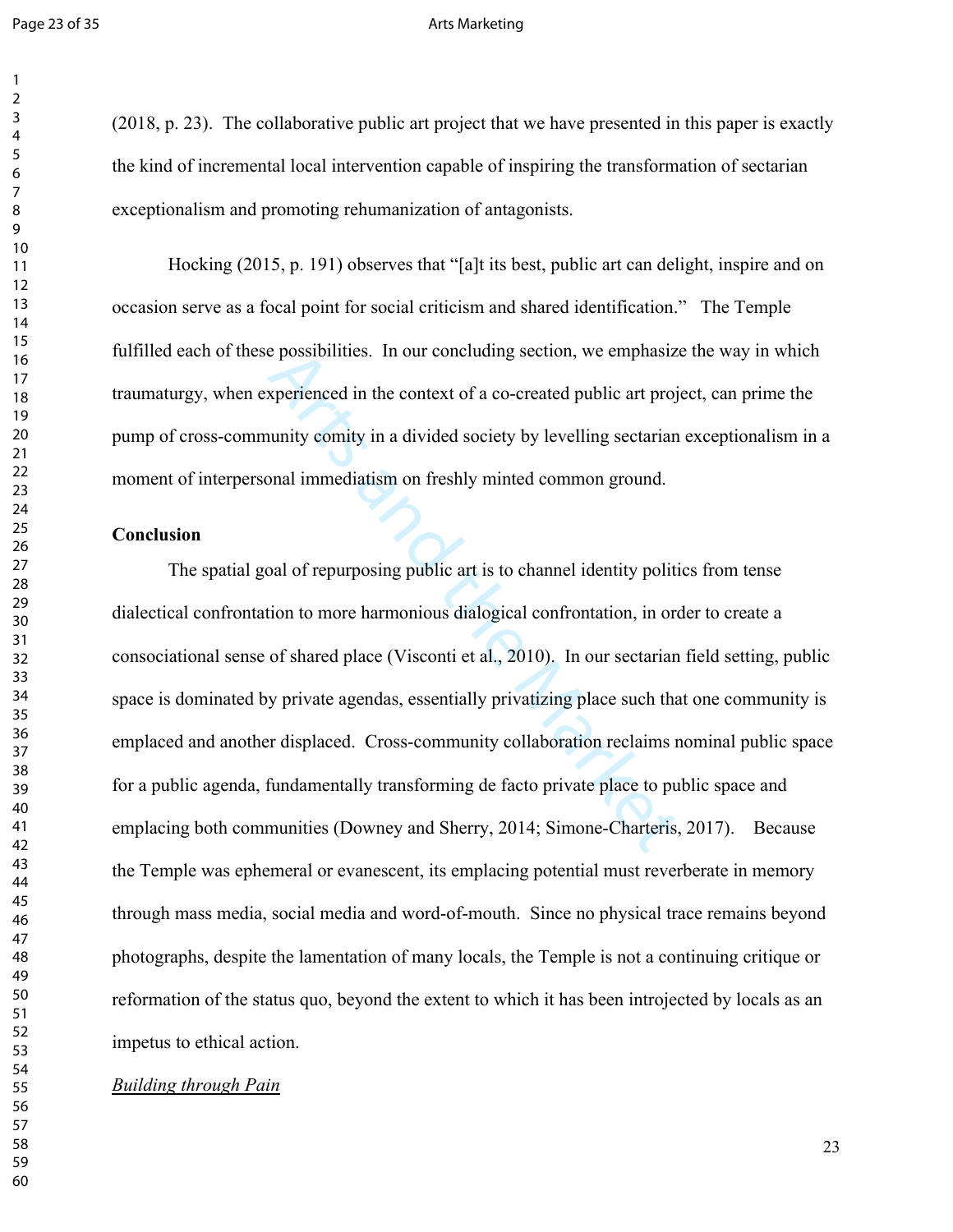#### Arts Marketing **Page 24 of 35**

of Kaitavuori's (2018, p.17) typology of participation.<br>
inextricably intertwined. Community is actually realize<br>
to be an entity. It is performed and enacted, emergent is<br>
debehavior (Richardson, 1987) of memorials, immat Despite its robust materiality, the Temple was primarily a metaphysical construction project. The poignant and beautiful corporeal artwork created, installed, appreciated and sacrificed in cross-community collaboration almost masks the fact that David Best orchestrated the aesthetic process with and through people, that human antagonists were the tesserae of an unlikely mosaic. People were at once producers, consumers, and the consumed. In fact, their aesthetic engagement was at once reactive and heteronomous as well as active and autonomous, touching all the bases of Kaitavuori's (2018, p.17) typology of participation. The making and reception of art were inextricably intertwined. Community is actually realized in its *making* – it needs to be *building* to be an entity. It is performed and enacted, emergent in its projects. Unlike the sedimented behavior (Richardson, 1987) of memorials, immaterial outcomes illustrate the ongoing effort essential to forging community. It is a fragile enterprise that requires constant nurturing.

Robinson (2018, p. 54) observes that "sometimes pain can only be represented and communicated *affectively*, through art, touch, tears and placemaking. The duty of witnessing thus demands a new politics of inscription, both aesthetic and political." He notes further (p. 56) that "continuous performance of public grief, in art, discourse and placemaking, can constitute acts of political resistance that demand recognition of traumas, past and ongoing." Such sensuous, artful emplacement engenders

the essence of Dominick LaCapra's 'empathic unsettlement', described by Jill Bennett as "the aesthetic experience of simultaneously *feeling* for another and becoming aware of a distinction between one's own perceptions and the experience of the other" (Benett, 2005, p. 8; LaCapra, 2001). . . . It is mourning that still allows for the necessary critical space for subjects to truly *encounter* one another, as Judith Butler [2006] so eloquently puts it (Robinson 2018, p. 108).

 $\overline{2}$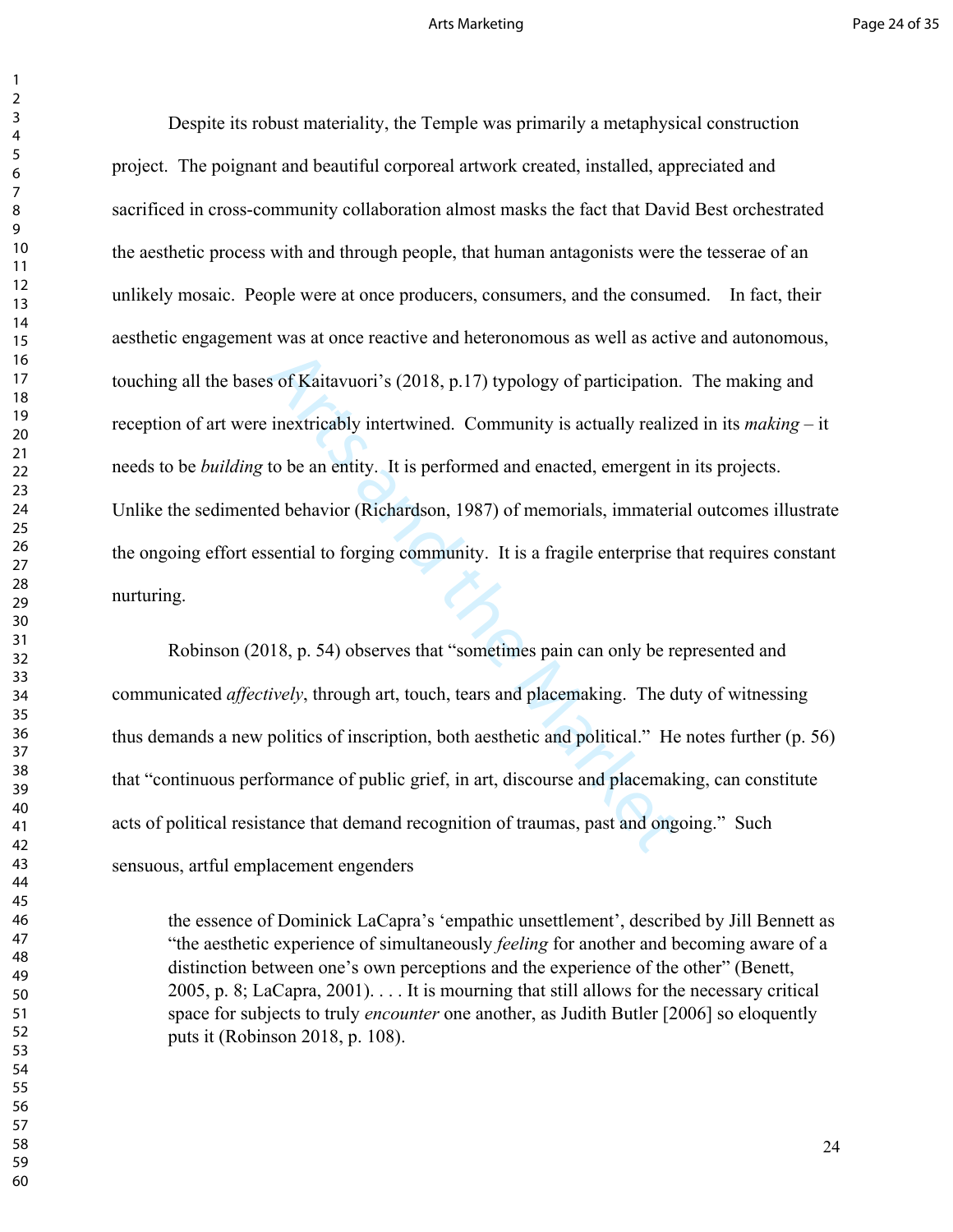$\mathbf{1}$ 

#### Page 25 of 35 Arts Marketing

The Temple project embodied exactly such humane processing of traumatic experience, temporarily transforming the incommensurable divisive grief of the two communities into a unitive sharing, a *being-with-each-other-in-the-place* sense of cross-community solidarity.

# *Co-creating a Joint Narrative*

The intertwined and audiences draw<br>
Article in the Marketter of memory and heritage that artists and audiences draw<br>
Article may resist with various degrees of energy and s<br>
ons by governmental or paramilitary authorities Hocking (2015, pp. 2-4) notes that the range of public art installations following the Good Friday Agreement promoted by local officials as "transformative tools" in the post-conflict repositioning of civic identity has predictably provoked contestation, given the variance in available narratives of memory and heritage that artists and audiences draw upon to validate their experience. Local residents may resist with various degrees of energy and success the obtrusion of identity interventions by governmental or paramilitary authorities (Hocking, 2015; Viggiani, 2014). In her multi-year study of over 150 Belfast memorials, Viggiani (2014) explores the interrelationship of subaltern counter-memories (Foucault, 1977) in the absence of an officially sanctioned memory in the construction of contemporary Northern Irish identity politics and collective memory of the Troubles. She wonders poignantly whether "the time and space for a cross-community narrative of the conflict in the public arena [will] ever materialize" (2014, p. 200).

The DL Temple Burn of 2015 may be the first indication that such a joint narrative is possible, and the strange ephemeral character of the installation was likely the key to its success. The weird appearance of the Temple – exotic, delicate, ethereal – contrasted strikingly with the formulaic iconography and structure of conventional sectarian public art installations. Initially, participants resisted its impermanence. The Temple was widely proclaimed to be "too beautiful to burn," until the sacrificial essence of the project was gradually realized. Hyde (2019, p. 280) notes that "counter-memorials that have arisen in postwar Germany enlist physical erasures as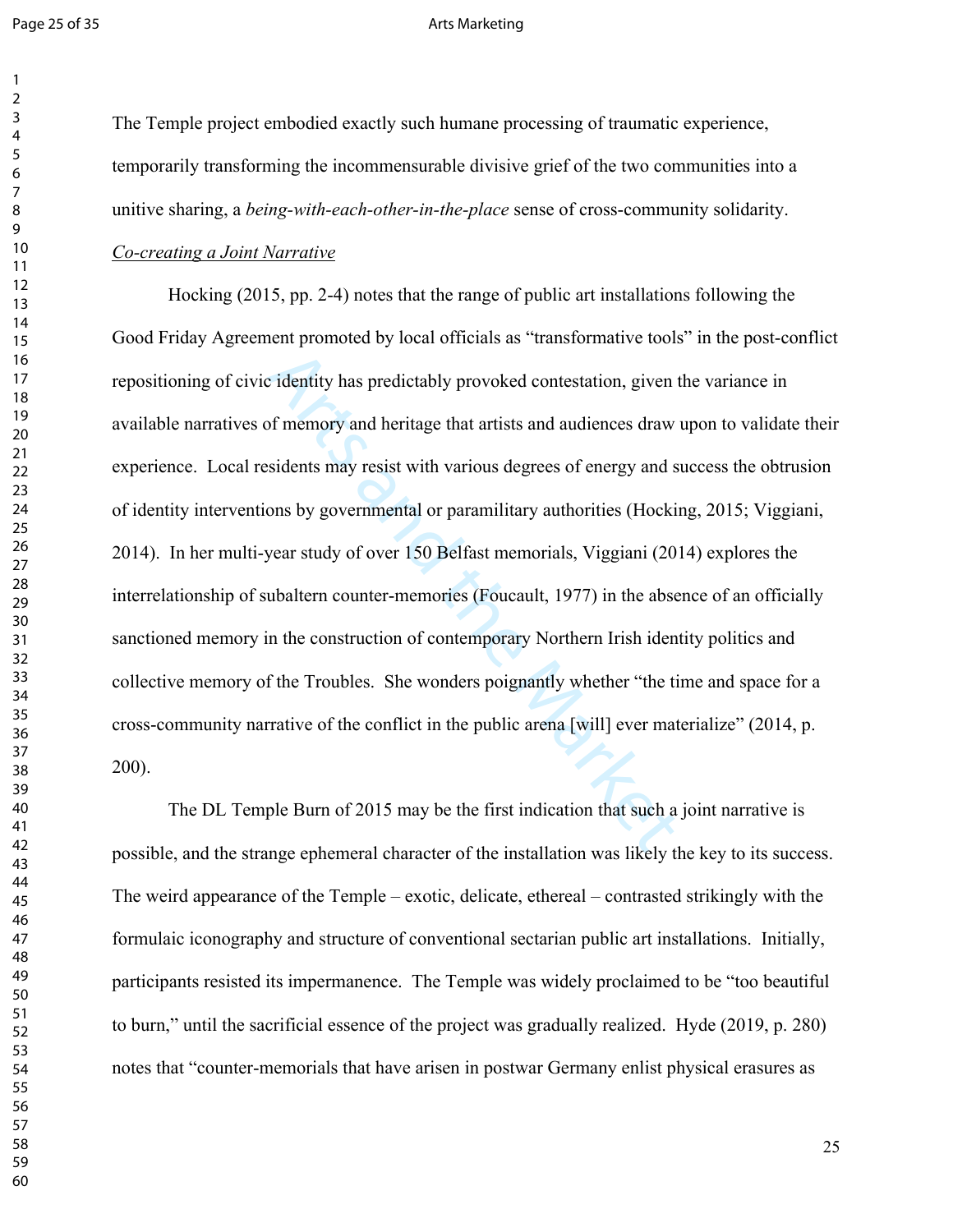aids to mental presence," reminding citizens "to bear in mind what conventional memorials might lead them to forget." The transient Temple serves a similar purpose in the context of Northern Ireland.

In territorial rules and the encouragement of boundary to<br>ted by public art impose a "common spatial frame" on "<br>I<sub>5</sub>, 1993, p. 6), affording participants the opportunity to codied fashion conducive to empathic response. S The "public" nature of public art is traditionally anchored in notions of unimpeded spatial access to and material permanence of the work itself (Hocking, 2015). Each of these constructions is challenged by the Temple. First, the siting of the installation required the relaxation of sectarian territorial rules and the encouragement of boundary transgression. The "shared spaces" created by public art impose a "common spatial frame" on "disparate experiences" (Young, 1993, p. 6), affording participants the opportunity to contemplate difference in an embodied fashion conducive to empathic response. Second, the "materiality" of art – the incremental proliferation of permanent forms of memorialization" in the post-GFA era (Viggani, 2014, p. 38), in particular – that invests the work with "agency" (Hocking, 2015, p. 19), is challenged by the immaterial essence of the Temple, that evanescent quality realized in the transubstantiation of matter to energy. The transformation of communal process to product, and then of product back to communal process, highlights the agentic nature of sacrifice. The mandate for post-conflict public art to "forge new visual cultures" able to foster "inclusion . . . and bolster the legitimacy of new regimes and economies . . ." (Hocking, 2015, p. 175) should encompass as well those ephemeral installations whose transient or transactional physicality is the chrysalis for personal and civic transformation.

# *Toward a Re-membered Future*

Drawing his inspiration from vernacular historiography, Beiner (2018, pp. 30; 32) contrasts Irish loquacity with Northern Irish taciturnity, the latter a result of a "culture of avoidance" that inhibits the addressing of controversial topics in "mixed company" resulting

 $\mathbf{1}$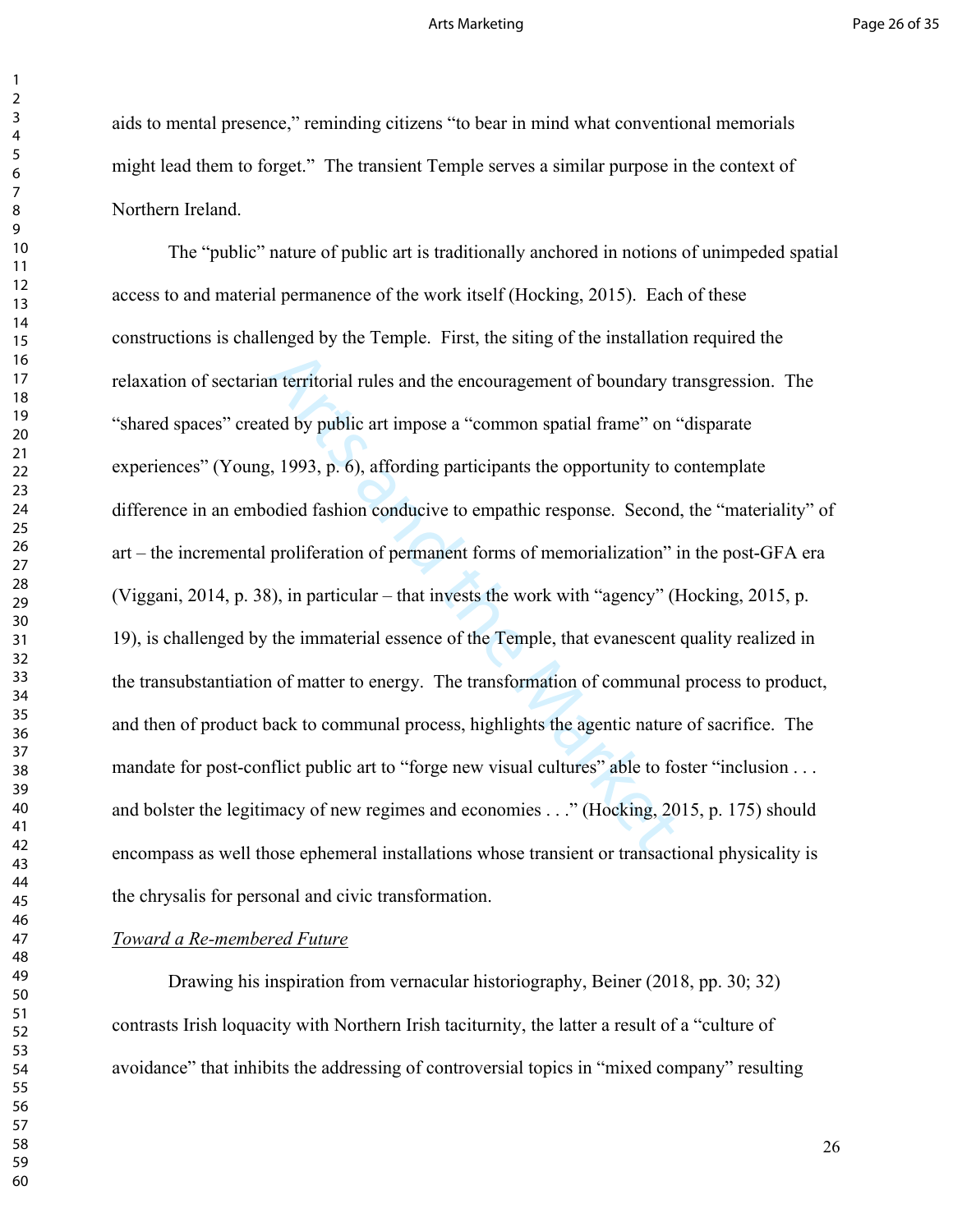$\mathbf{1}$ 

# Page 27 of 35 Arts Marketing

018, pp. 28; 32). All of these tendencies conspire to the multic" in Northern Ireland (Beiner, 2018, p. 33). The multic vanescence of the Temple installation transformer alizing a concelebration of shared trauma, as if imp from centuries of "ingrained sectarian tensions" supported by "bitter political and religious divides." This reticence gives rise to a tradition of "social forgetting," a "subtle form" of remembering which he designates, using the local term, "disremembering," and which involves the creation of "ambivalent and multi-layered memories" (2018, pp. 30; 606). He recognizes the rhetorical value of silence as a "mnemonic device," citing Heaney's famous admonition, "Whatever you say, say nothing," as an allusion of this pretending to forget, this disinclination to remember (Beiner, 2018, pp. 28; 32). All of these tendencies conspire to thwart consensus on "what to remember in public" in Northern Ireland (Beiner, 2018, p. 33). The powerful immediacy and mournful evanescence of the Temple installation transformed these cultural customs by dematerializing a concelebration of shared trauma, as if implicitly reminding participants of Lear's declaration "Nothing will come of nothing. Speak again." The catharsis afforded by this one-time-only traumaturgy was not merely purgative – it also offered the promise of priming the pump for future as-yet-specified cross-communal rituals of storytelling and storyhearing. The Temple afforded participants a bracketing of memory as a gradual transition to forgiveness.

The engagement we have described transformed secular to sacred time and place, sectarian to ecumenical identity, mundane to extraordinary gifts, and despair to hope, in classic ritual fashion, and embodied these transformations in individual and collective memory. Like many experiences in Temporary Autonomous Zones (Bey, 2011), the momentary epiphanies realized by participants had variable shelf lives and differential mobilizing power. For some, the spirit of sacrifice ramified to new life changes and worldview reformations. For others, that same spirit testified to the possibility of change, and the belief that future collaborative aesthetic interventions could prime the pump of détente, if not reconciliation.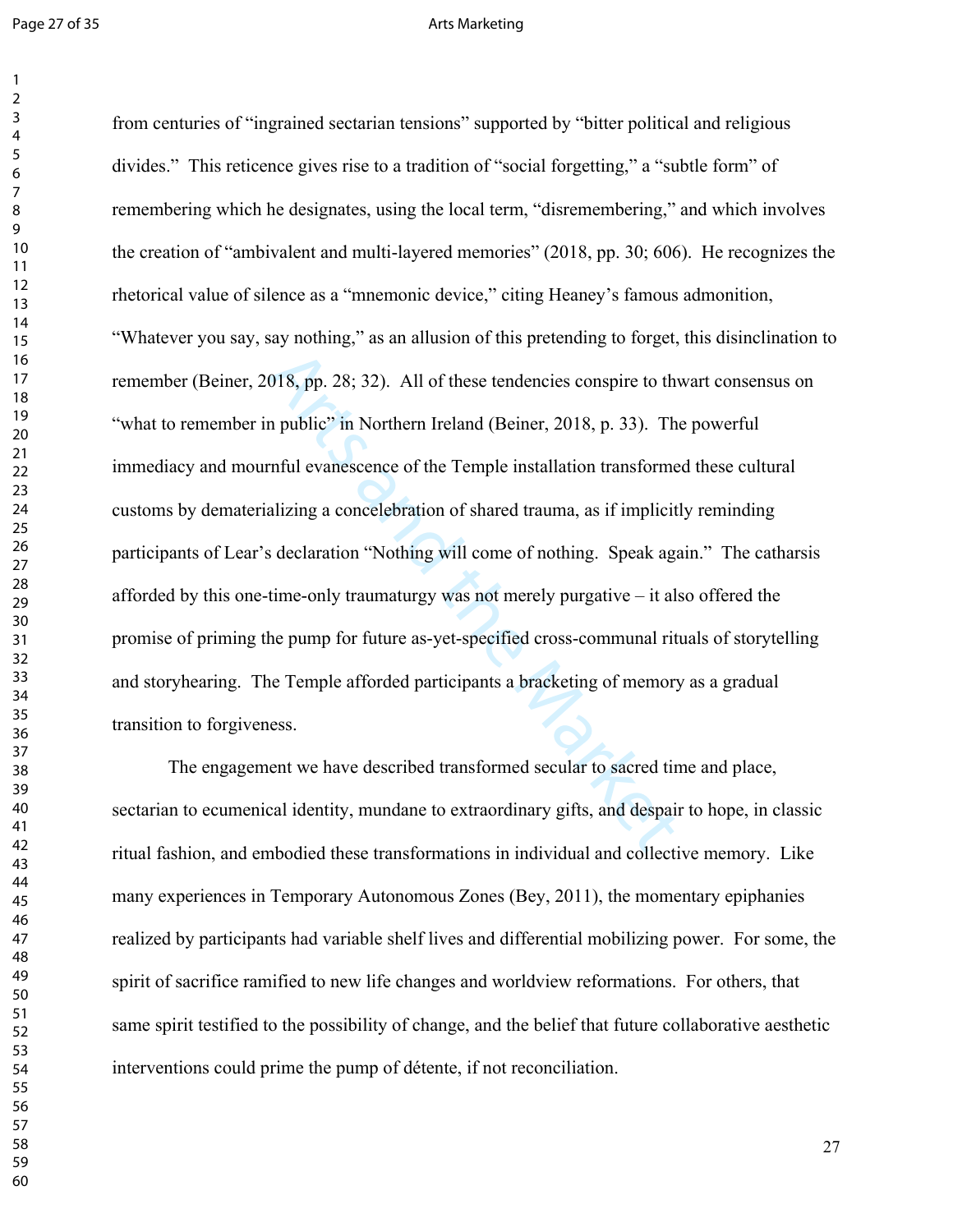# **References**

Alvarez, J.E. (2019), "Arts for Healing and Reconciliation in Colombia," presentation delivered at the Kroc Institute for International Peace Studies, University of Notre Dame, September 24. Bataille, G. (1989), *The Accursed Share,* Vol. 1, Zone Books, Cambridge, MA.

Beiner, G. (2018), *Forgetful Remembrance: Social Forgetting and Vernacular Historiography of a Rebellion in Ulster*, Oxford University Press, NY.

Bennett, J. (2005), *Empathic Vision: Affect, Trauma and Contemporary Art*, Stanford University Press, Stanford, CA.

Bey, H. (2011), *TAZ: The Temporary Autonomous Zone*, Create Space Independent Publishing Platform.

Bourriaud, N. (2002), *Relational Aesthetics*, Les Presses du Rèel, Dijon, France.

Butler, J. (2006), *Precarious Life: The Power of Mourning and Violence*, Verso, London.

Derrida, J. (1981), *Dissemination*, trans. Barbara Johnson, University of Chicago Press, Chicago.

*n in Ulster*, Oxford University Press, NY.<br> *mpathic Vision: Affect, Trauma and Contemporary Art,*<br>
ess, Stanford, CA.<br> *The Temporary Autonomous Zone*, Create Space Inde<br> **1.**<br> *A. Relational Aesthetics*, Les Presses du Downey, H. and Sherry, J.F., Jr. (2014), "Modulating Mythology in a Post-traumatic Era: Murals and re-Imaging in Northern Ireland," in Campbell, N., Desmond, J., Fitchett, J., Kavanagh, D., McDonagh, P., O'Driscoll, A. and Prothero, A. (Eds.), *Myth and the Market*, UCD Business School, University College Dublin, Dublin, Ireland, pp. 281-304.

Falassi, A. (1987), "Festival: Definition and Morphology," in Falassi, A. (Ed.), *Time Out of Time: Essays on the Festival*, University of New Mexico Press, Albuquerque, NM, pp. 1- 10.

Foucault, M. (1977), Bouchard, D.F. and Simon, S. (Eds.), *Language, Counter-Memory, Practice*, Cornell University Press, Ithaca, NY.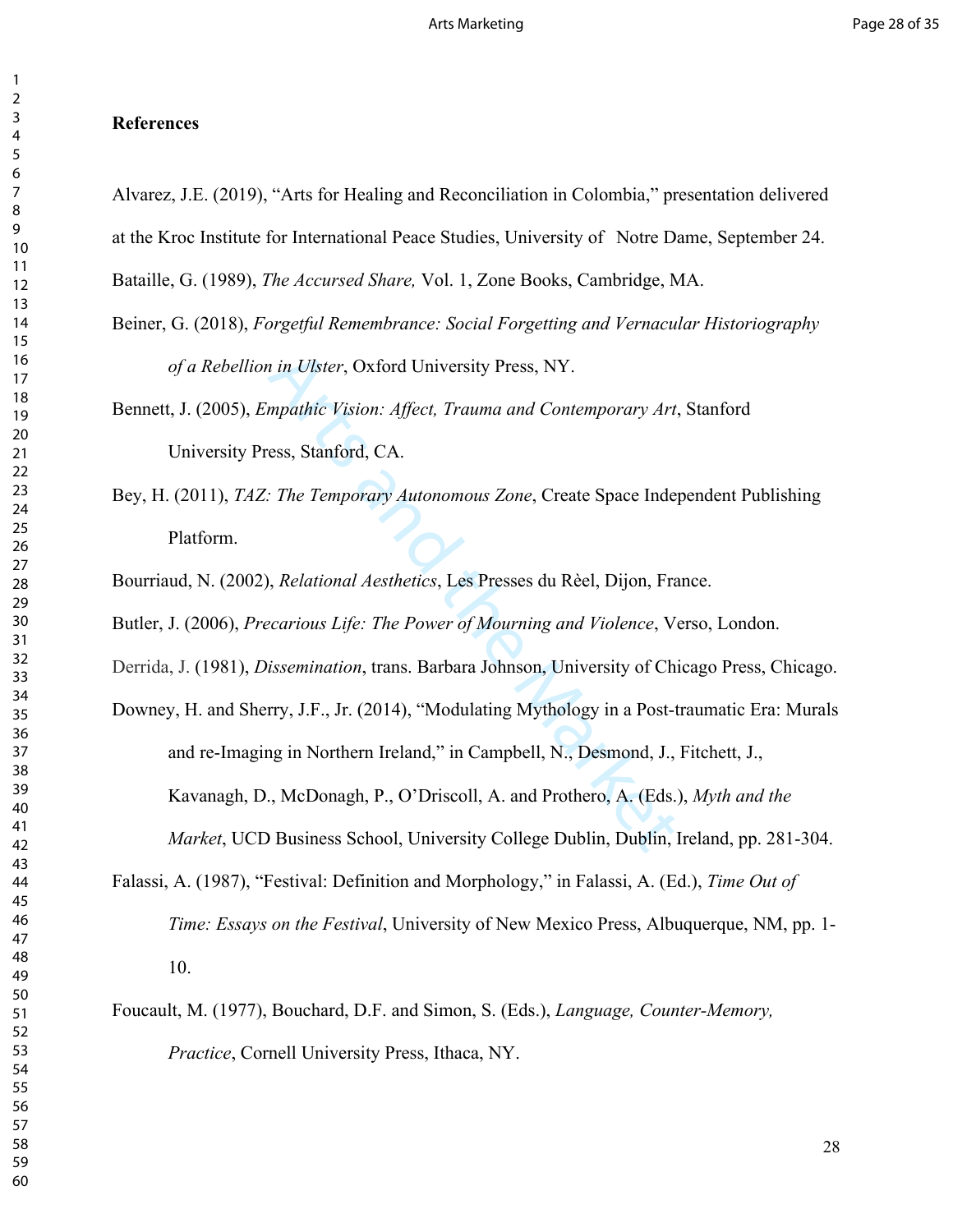| 1                            |  |
|------------------------------|--|
| ,                            |  |
| 3                            |  |
| 4                            |  |
| 5                            |  |
| 6                            |  |
|                              |  |
| 8                            |  |
| ι<br>€                       |  |
|                              |  |
| 10                           |  |
| 1<br>1                       |  |
| 1<br>2                       |  |
| 3<br>1                       |  |
| 1<br>4                       |  |
| 15                           |  |
| 16                           |  |
| 1                            |  |
| 18                           |  |
| 19                           |  |
| 20                           |  |
| $\overline{21}$              |  |
| $\overline{2}$<br>,          |  |
| $\overline{2}$<br>ξ          |  |
| $\frac{2}{4}$                |  |
| 25                           |  |
| 26                           |  |
|                              |  |
| $\overline{2}$               |  |
| 28                           |  |
| 29                           |  |
| 30                           |  |
| $\overline{\textbf{3}}$      |  |
| $\overline{\mathbf{3}}$<br>, |  |
| $\overline{\mathbf{3}}$<br>ξ |  |
| 34                           |  |
| 35                           |  |
| 36                           |  |
| 37                           |  |
| 88                           |  |
| 39                           |  |
| 40                           |  |
| 41                           |  |
| 42                           |  |
| 43                           |  |
| 44                           |  |
|                              |  |
| 45                           |  |
| 46                           |  |
| 47                           |  |
| 48                           |  |
| 49                           |  |
| 50                           |  |
| 51                           |  |
| 5.<br>フ                      |  |
| 53                           |  |
| 54                           |  |
| 55                           |  |
| 56                           |  |
| 57                           |  |
| 58                           |  |
|                              |  |
| 59                           |  |
| 60                           |  |

| Franck, K. (2015), "As Prop and Symbol: Engaging with Works of Art in Public Space," in  |
|------------------------------------------------------------------------------------------|
| Lossau, J. and Stevens, Q. (Eds.), The Uses of Art in Public Space, Routledge, New York, |
| pp. 18-200.                                                                              |

- Girard, R. (2014), *The One by Whom Scandal Comes*, trans. M.B. DeBevoise, Michigan State University Press, East Lansing, MI.
- Girard, R. (1977), *Violence and the Sacred*, trans. Patrick Gregory, Johns Hopkins University Press, Baltimore, MD.
- Godbout, Jacques (1998), *The World of the Gift*, in collaboration with Alain Cailleé, Montreal: McGill Queen's University Press.
- ore, MD.<br>
998), *The World of the Gift*, in collaboration with Alain<br>
n's University Press.<br>
and Kathy Hamilton (2018), "Therapeutic Servicescape<br>
formances of Emotional Suffering," *Journal of Consum*<br>
er, L. (2016), "Sma Higgins, Leighanne and Kathy Hamilton (2018), "Therapeutic Servicescapes and Market-Mediated Performances of Emotional Suffering," *Journal of Consumer Research* 45 (6): 1230-1253.
- Hirsch, M. and Spitzer, L. (2016), "Small Acts of Repair: The Unclaimed Legacy of the Romanian Holocaust," *Journal of Literature and Trauma Studies,* Vol. 21 No. 4, pp. 13- 42.
- Hocking, B. (2015), *The Great Reimagining*, Berghan Books, New York.
- Hyde, L. (2019), *A Primer for Forgetting*, Farrar, Straus and Giroux, New York.
- Kaitavuori, K. (2018), *The Participator in Contemporary Art*, Bloomsbury, New York.
- Keretz, I. (2013), [trans. Tim Wilkinson] *Dossier K*, Melville House, Brooklyn, NY.

Kozinets, R.V. and Sherry, J.F., Jr. (2013), "The Autothemataludicization Challenge: Spiritualizing Consumer Culture through Playful Communal Co-Creation," in Rinallo, D., Scott, L. and Maclaran, P. (Eds.), *Spirituality and Consumption*, Routledge, London, pp. 242-66.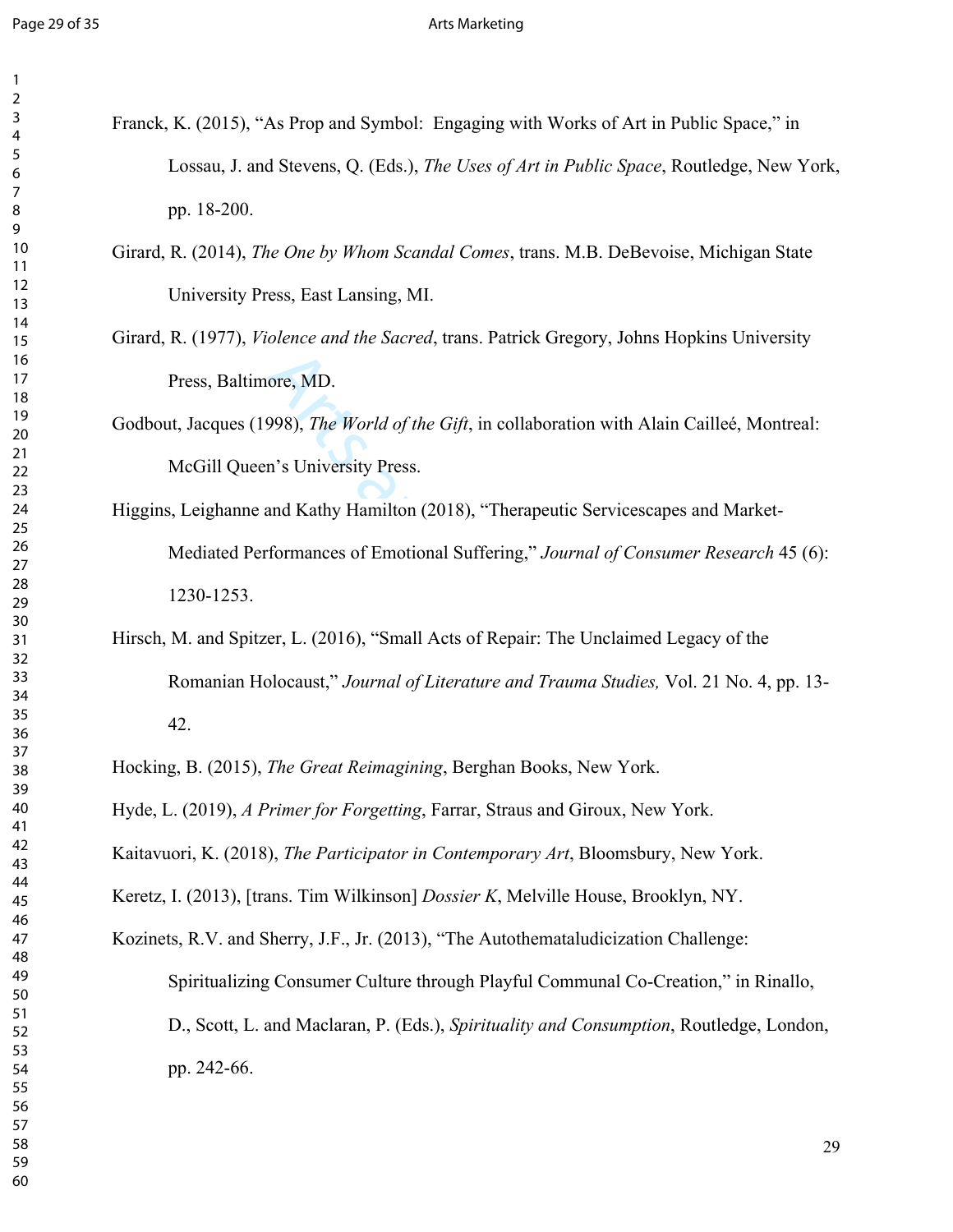- LaCapra, D. (2001), *Writing History, Writing Trauma*, Johns Hopkins University Press, Baltimore, MD.
- Lederach, J.P. (1995), *Preparing for Peace: Conflict Transformation Across Cultures*, Syracuse University Press, Syracuse, NY.
- Lederach, J.P. and Mansfield, K. (n.d.), "Strategic Peacebuilding Paths," Kroc Institute for International Peace Studies, University of Notre Dame, Notre Dame, IN.
- Vorkshop on Peace Studies," presented at Kroc Institute<br>
S, University of Notre Dame, August 21.<br>
5), "Graffiti, Street Art and Theories of Stigmergy," in 1<br>
Eds.), *The Uses of Art in Public Space*, Routledge, New<br>
1), " Lopez, G. (2019), "Workshop on Peace Studies," presented at Kroc Institute for International Peace Studies, University of Notre Dame, August 21.
- MacDowall, L. (2015), "Graffiti, Street Art and Theories of Stigmergy," in Lossau, J. and Stevens, Q. (Eds.), *The Uses of Art in Public Space*, Routledge, New York, pp. 33-48.
- Marcoux, J.-S. (2017), "Souvenirs to Forget," *Journal of Consumer Research,* Vol. 43 No.6, pp. 950-69.
- McHardy, A. (2017), "Martin McGuinness Obituary," The Guardian, 21 March. <https://www.theguardian.com/uk-news/2017/mar/21/martin-mcguinness-obituary>
- Miles and Huberman (1984), *Qualitative Data Analysis: A Sourcebook of New Methods.* Sage, Thousand Oaks, CA.
- Oakes, S. and Warnaby, G. (2011), "Conceptualizing the Management and Consumption of Live Music in Urban Space, *Marketing Theory,* Vol. 11 No. 4, pp. 405-18.
- O'Reilley, D. (2011), "Mapping the Arts Market Literature," *Arts and the Market,* Vol. 1 No. 1, pp. 26-38.
- Parunak, H.V.D. (2005), *Expert Assessment of Human-Human Stigmergy*, Altarum Institute/Defense Research and Development Canada, Ottawa, Canada. [http://cradpdf.drdc](http://cradpdf.drdc-rddc.gc.ca/PDFS/unc40/p524255.pdf%20accessed%201%20November%202019)[rddc.gc.ca/PDFS/unc40/p524255.pdf accessed 1 November 2019](http://cradpdf.drdc-rddc.gc.ca/PDFS/unc40/p524255.pdf%20accessed%201%20November%202019)

 $\overline{2}$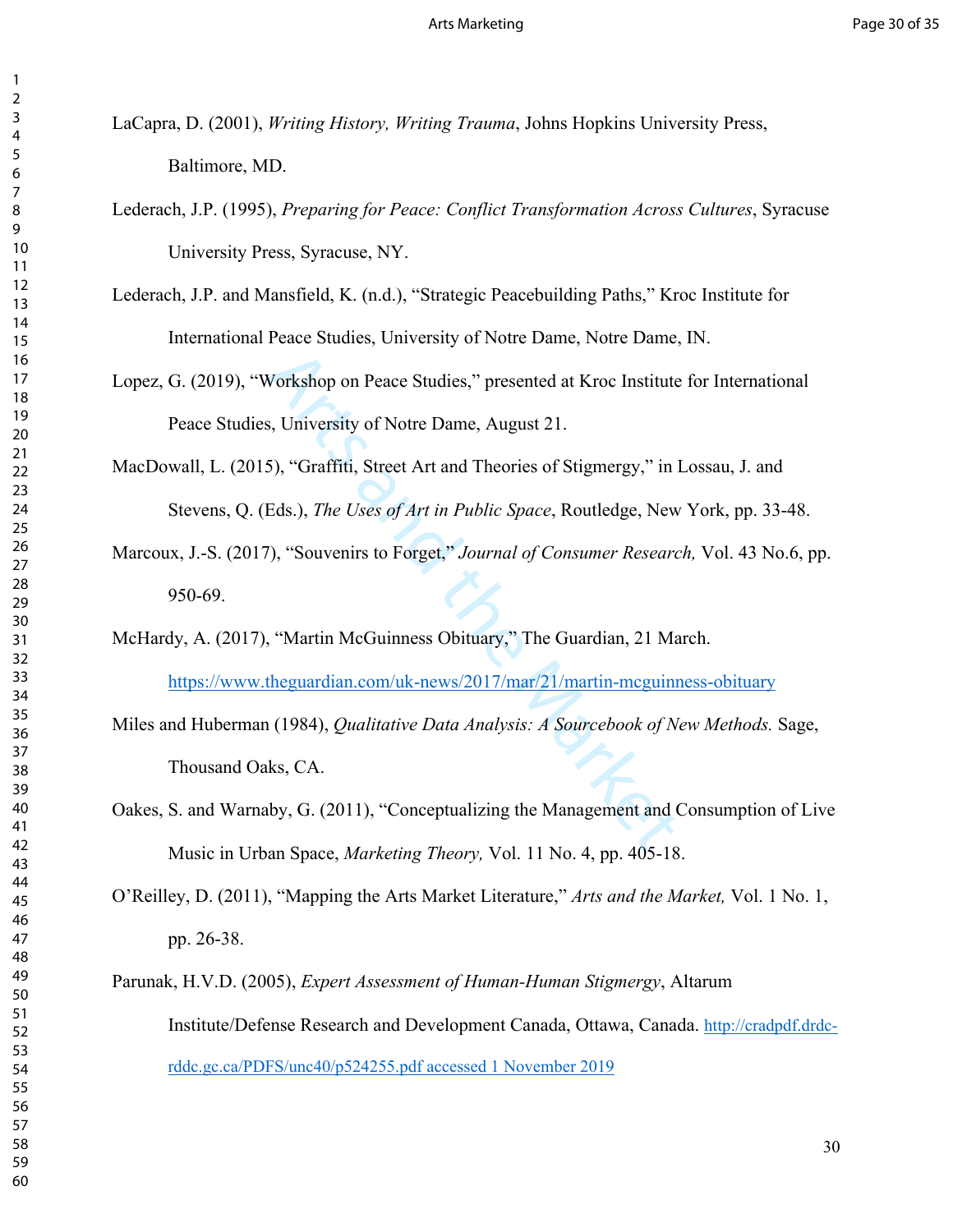$\mathbf{1}$  $\overline{2}$ 

#### Page 31 of 35 Arts Marketing

- Pattison, E. Mansell (1973), Social System Psychotherapy, *American Journal of Psychotherapy*, 27(3), 396-409.
- Raheja, G. (1988), *The Poison in the Gift: Ritual Presentation and the Dominant Caste in a North Indian Village*, University of Chicago Press, Chicago, IL.
- Richardson, M. (1987), "A Social (Ideational-Behavioral) Interpretation of Material Culture and Its Application to Archaeology," in Ingersoll, D. and Bronitsky, G.L. (Eds.), *Mirror and Metaphor*, University Press of America, Lanham, MD, pp. 381-403.

Robinson, J. (2018), *Transitional Justice and the Politics of Inscription*, Routledge, New York. Royle, N. (2003), *Derrida*, Routledge, New York.

- Saunders, A. and Moles, K. (2015), "Sound Response: The Public Reception of Audio Walks," in Lossau, J. and Stevens, Q. (Eds.), *The Uses of Art in Public Space*, Routledge, New York, pp. 98-112.
- *r*, University Press of America, Lanham, MD, pp. 381-*4*<br> *Transitional Justice and the Politics of Inscription*, Roterrida, Routledge, New York.<br>
les, K. (2015), "Sound Response: The Public Reception<br>
and Stevens, Q. (E S-Cristen, E. (2003), "Transforming Things and Persons: The Gift *Pro-Anima* in the Eleventh and Twelfth centuries," in Algazi, G., Groebner, V., and Jussen, B. (Eds.), *Negotiating the Gift: Premodern Figurations of Exchange*, Vandenhoeck and Ruprecht, Göttingen, pp. 269-84.
- Scott, Rebecca, Julien Cayla and Bernard Cova (2017), "Selling Pain to the Saturated Self," *Journal of Consumer Research*, 44(1):22-43.
- Sherry, J. F., Jr. (2006), "Fielding Ethnographic Teams: Strategy, Implication and Evaluation," in Belk, R. (Ed.), *Handbook of Qualitative Methods in Marketing and Consumer Research*, Elgar Press, Northampton, MA, pp. 268-276.
- Sherry, J.F., Jr., McGrath, M.A. and Levy, S. (1993), "The Dark Side of the Gift," *Journal of Business Research,* Vol. 28 No. 3, pp. 225-44.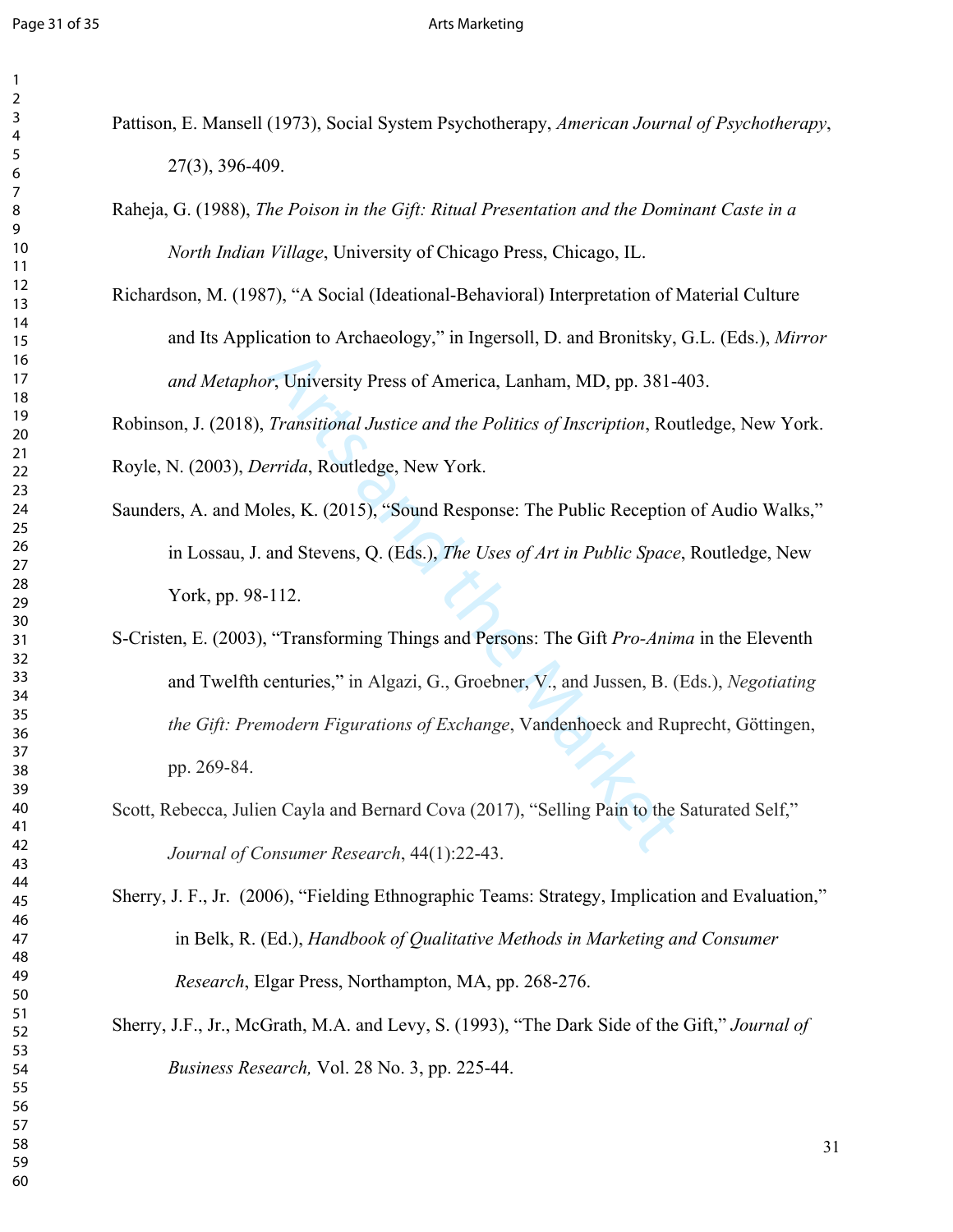Shipton, P. (2014), "Trusting and Transcending: Sacrifice at the Source of the Nile," *Current Anthropology,* Vol. 55 No. S9, pp. S51-S61.

Sicart, M. (2014), *Play Matters*, MIT Press, Cambridge, MA.

- Simone-Charteris, M. (2017), "State Intervention in Re-Imaging Northern Ireland's Political Murals," in Skinner, J. and Joliffe, L. (Eds.), *Murals and Tourism: Heritage, Politics and Identity*, Routledge, New York, pp. 217-35.
- Stevens, Q. and Lossau, J. (2015), "Framing Art and Its Uses in Public Space," in Lossau, J. and Stevens, Q. (Eds.), *The Uses of Art in Public Space*, Routledge, New York, pp. 1-16.
- St. John, G. (2008), "Protestival: Global Days of Action and Carnivalized Politics in the Present," *Social Movement Studies* Vol. 7 No. 2, pp. 167-90
- Strauss, A. and Corbin, J. (1998), *Basics of Qualitative Research: Techniques and Procedures for Developing Grounded Theory,* Sage, Thousand Oaks, CA.
- Figure 1.12 (2015), "Framing Art and Its Uses in Public Space<br>Eds.), *The Uses of Art in Public Space*, Routledge, New<br>
"Protestival: Global Days of Action and Carnivalized Pe<br>
ial Movement Studies Vol. 7 No. 2, pp. 167-90 Vernet, L. (2015), "The Social Life of Artwork in Public Spaces: A Study of the Publics in the Quartier Internationale de Montreal," in Lossau J. and Stevens, Q. (Eds.), *The Uses of Art in Public Space*, Routledge, New York, pp. 149-66.

Viggianai, E. (2014), *Talking Stones*, Berghan Books, New York.

Visconti, L.M, Sherry, J.F., Jr., Borghini, S. and Anderson, L. (2010), "Street Art, Sweet Art? Reclaiming the 'Public' in Public Place," *Journal of Consumer Research,* Vol. 37 No. 3, pp. 511-29.

Volkan, V. (2013), *Enemies on the Couch*, Pitchstone, Durham, NC.

Walmsley, B. and Meamber. L. (2018), "Editorial," *Arts and the Market,* Vol. 8 No. 1, pp. 1-4.

Weiner, A. (1992), *Inalienable Possessions*, University of California Press, Berkeley, CA.

Young (1993), *The Texture of Memory*, Yale University Press, New Haven, CT.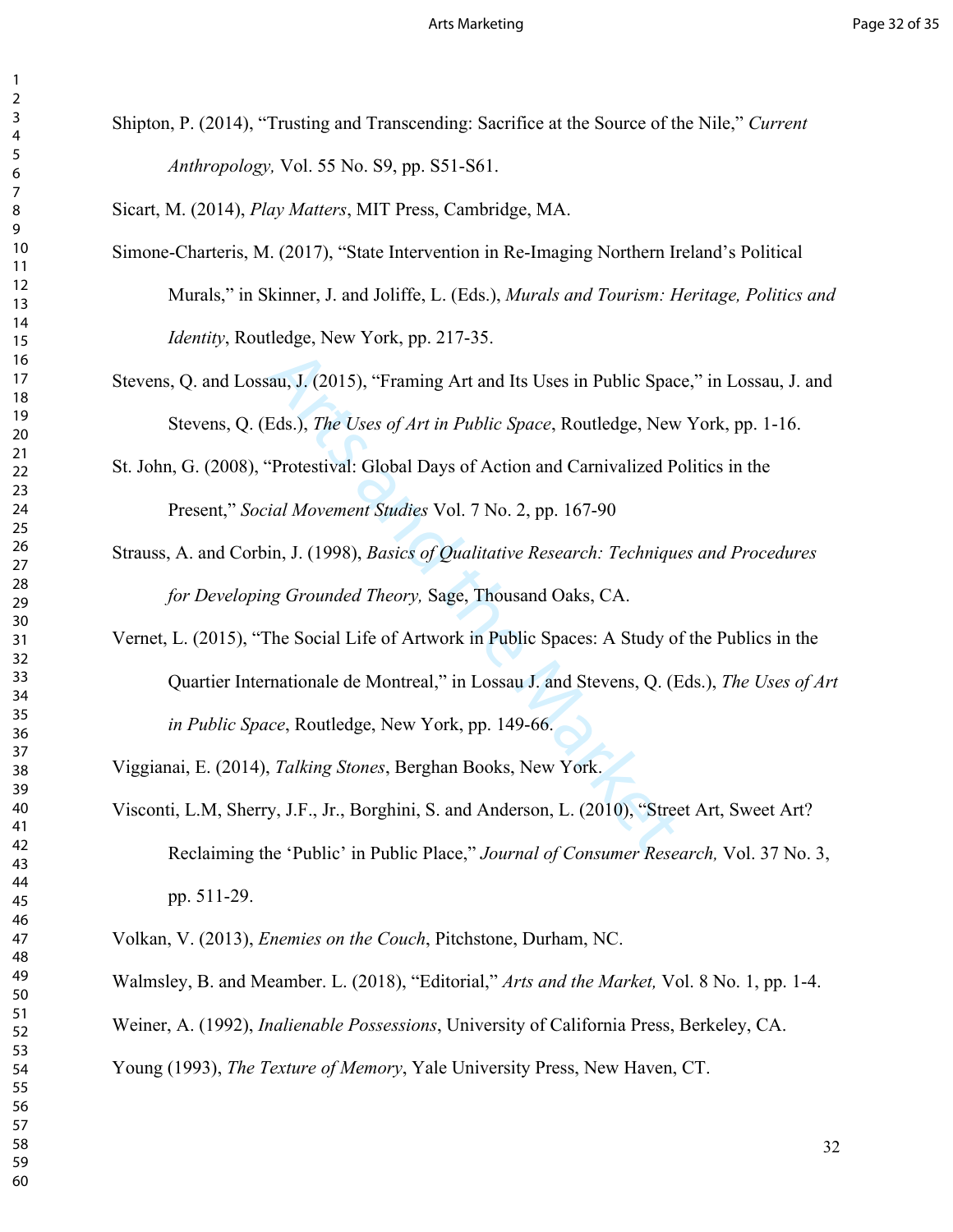$\overline{1}$ 

# Page 33 of 35 Arts Marketing

| Zebracki, M. (2015), "Art Engagers: What Does Public Art Do to Its Publics? The Case of the<br>'ButtPlug Gnome,"" in Lossau, J. and Stevens, Q. (Eds.), The Uses of Art in Public |
|-----------------------------------------------------------------------------------------------------------------------------------------------------------------------------------|
| Space, Routledge, New York, pp. 167-81.                                                                                                                                           |
|                                                                                                                                                                                   |
|                                                                                                                                                                                   |
| Artists Manuscript                                                                                                                                                                |
|                                                                                                                                                                                   |
|                                                                                                                                                                                   |
|                                                                                                                                                                                   |
|                                                                                                                                                                                   |
|                                                                                                                                                                                   |
|                                                                                                                                                                                   |
|                                                                                                                                                                                   |
|                                                                                                                                                                                   |
|                                                                                                                                                                                   |
| Fox                                                                                                                                                                               |
|                                                                                                                                                                                   |
|                                                                                                                                                                                   |
|                                                                                                                                                                                   |
|                                                                                                                                                                                   |
|                                                                                                                                                                                   |
|                                                                                                                                                                                   |
|                                                                                                                                                                                   |
|                                                                                                                                                                                   |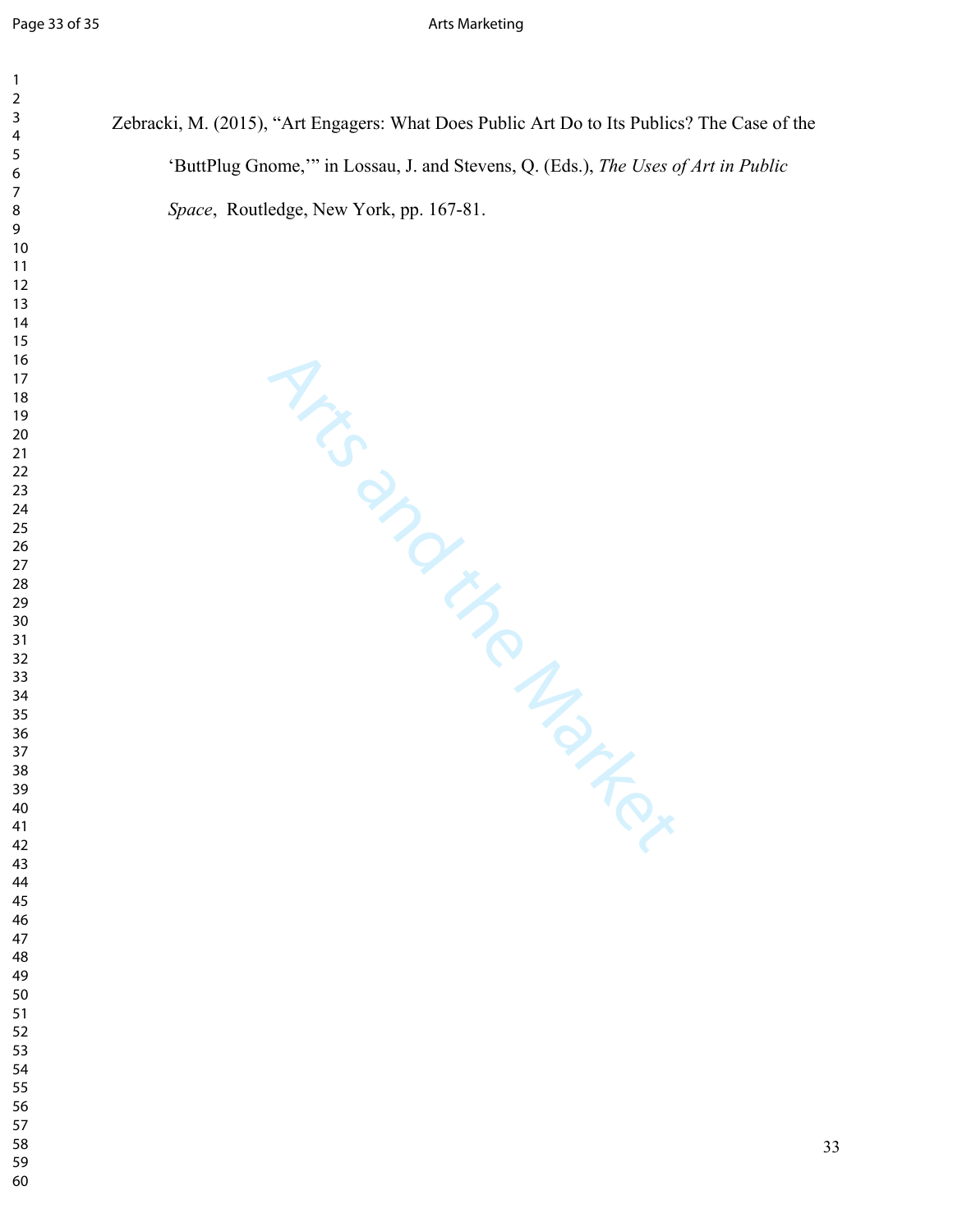

DL Temple



Inscriptions



Artifacts